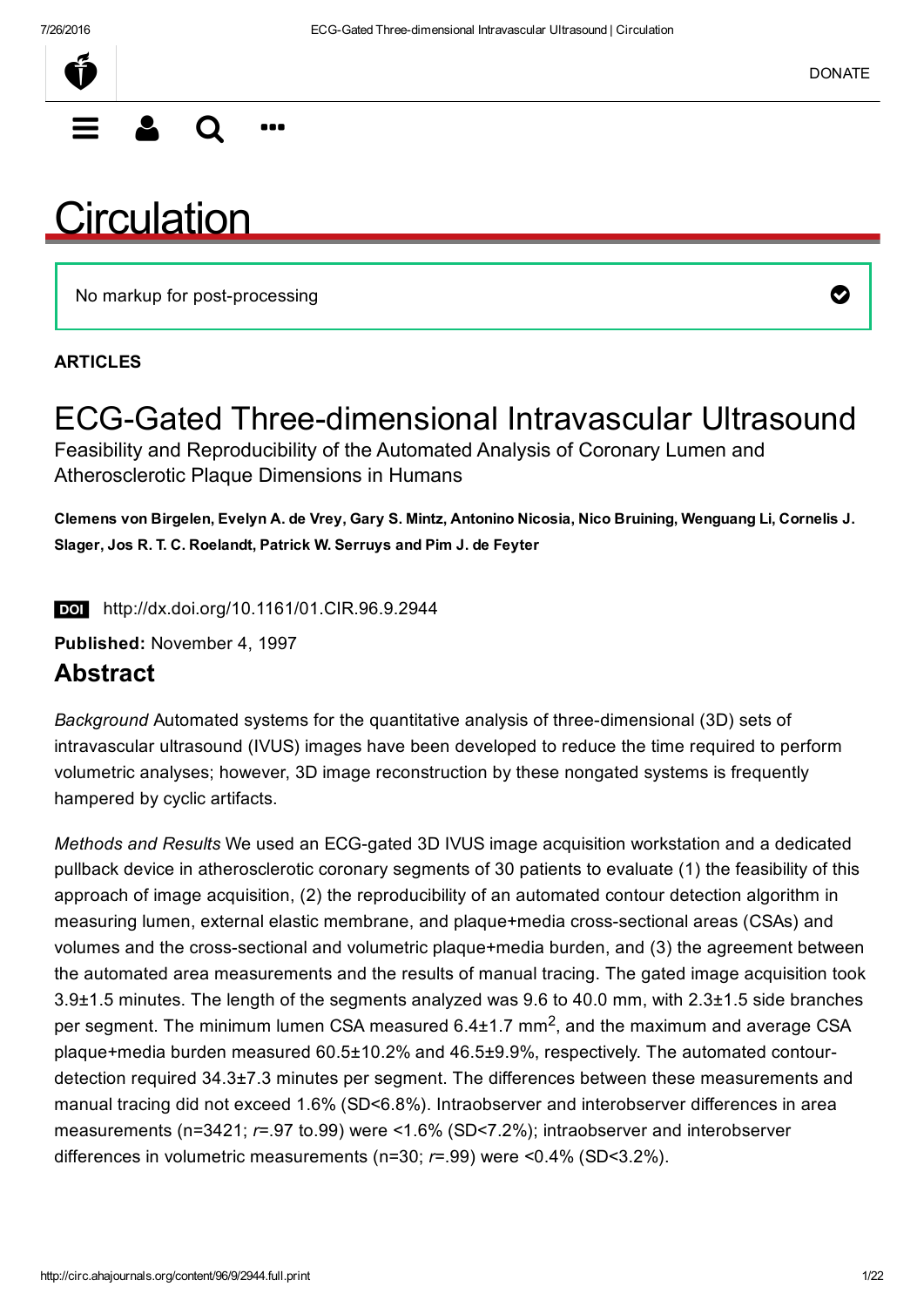Conclusions ECG-gated acquisition of 3D IVUS image sets is feasible and permits the application of automated contour detection to provide reproducible measurements of the lumen and atherosclerotic plaque CSA and volume in a relatively short analysis time.

ultrasonics coronary disease imaging

Intravascular ultrasound allows transmural, tomographic imaging of coronary arteries in humans in vivo and provides insights into the pathology of coronary artery disease by defining vessel wall geometry and the major components of the atherosclerotic plaque.<sup>1234567</sup> Although invasive, IVUS is safe<sup>89</sup> and allows a more comprehensive assessment of the atherosclerotic plaque than the "luminal silhouette" furnished by coronary angiography.<sup>10 11 12 13 14</sup> Nevertheless, conventional IVUS analysis is a planar technique. Volumetric analysis of conventionally obtained IVUS images using Simpson's rule and planar analysis of multiple image slices is possible and may yield additional information, although it is timeconsuming. To reduce the time for volumetric analysis<sup>15</sup> of IVUS images, automated 3D image reconstruction systems have been developed.<sup>16</sup> <sup>17</sup> <sup>18</sup> <sup>19</sup> 20 <sup>21</sup> <sup>22</sup> <sup>23</sup> <sup>24</sup> 2<sup>5</sup> <sup>26</sup> 27 However, these systems have limitations, including (1) an inconsistent ability to detect the external arterial boundary and (2) imaging artifacts produced by cyclic changes in vascular dimensions and by movement of the IVUS catheter relative to the vessel.<sup>20</sup> <sup>22</sup> <sup>24</sup>

As a consequence, we have developed an analysis system that (1) uses 3D IVUS image sets acquired with an ECG-gated image acquisition workstation and pullback device to limit cyclic artifacts<sup>28</sup> and (2) detects both the luminal and external vascular boundaries of atherosclerotic coronary arteries to permit plaque volume measurement.<sup>10</sup> <sup>29</sup> <sup>30</sup> <sup>31</sup> We report the feasibility of IVUS image acquisition and the reproducibility of analysis with this methodology.

## Methods

### Patient Population

Between August 1, 1995, and February 29, 1996, we examined 28 patients with ECG-gated 3D IVUS, which represented a consecutive series of patients investigated with this approach. There were 23 men and 5 women who ranged in age from 38 to 72 years (mean, 55.3±8.9 years). All but 3 of them, studied at routine follow-up after previous catheter-based interventions, were symptomatic and/or had revealed signs of myocardial ischemia during noninvasive functional testing. Reasons for cardiac catheterization were either for diagnostic evaluation (n=20) or for follow-up study after a previous angioplasty procedure ( $n=8$ ). Of the 20 patients examined during diagnostic catheterizations, 6 had one-vessel, 8 had two-vessel, and 1 had three-vessel disease. All patients with one- and two-vessel disease subsequently underwent successful catheter-based interventions (balloon angioplasty, n=3; directional atherectomy, n=2; stenting, n=9). Bypass surgery was performed in the patient with three-vessel disease. Of the 8 patients investigated at followup after previous interventions (after balloon angioplasty, n=5; directional atherectomy, n=3), 3 patients showed a significant restenosis and were successfully treated by repeat balloon angioplasty.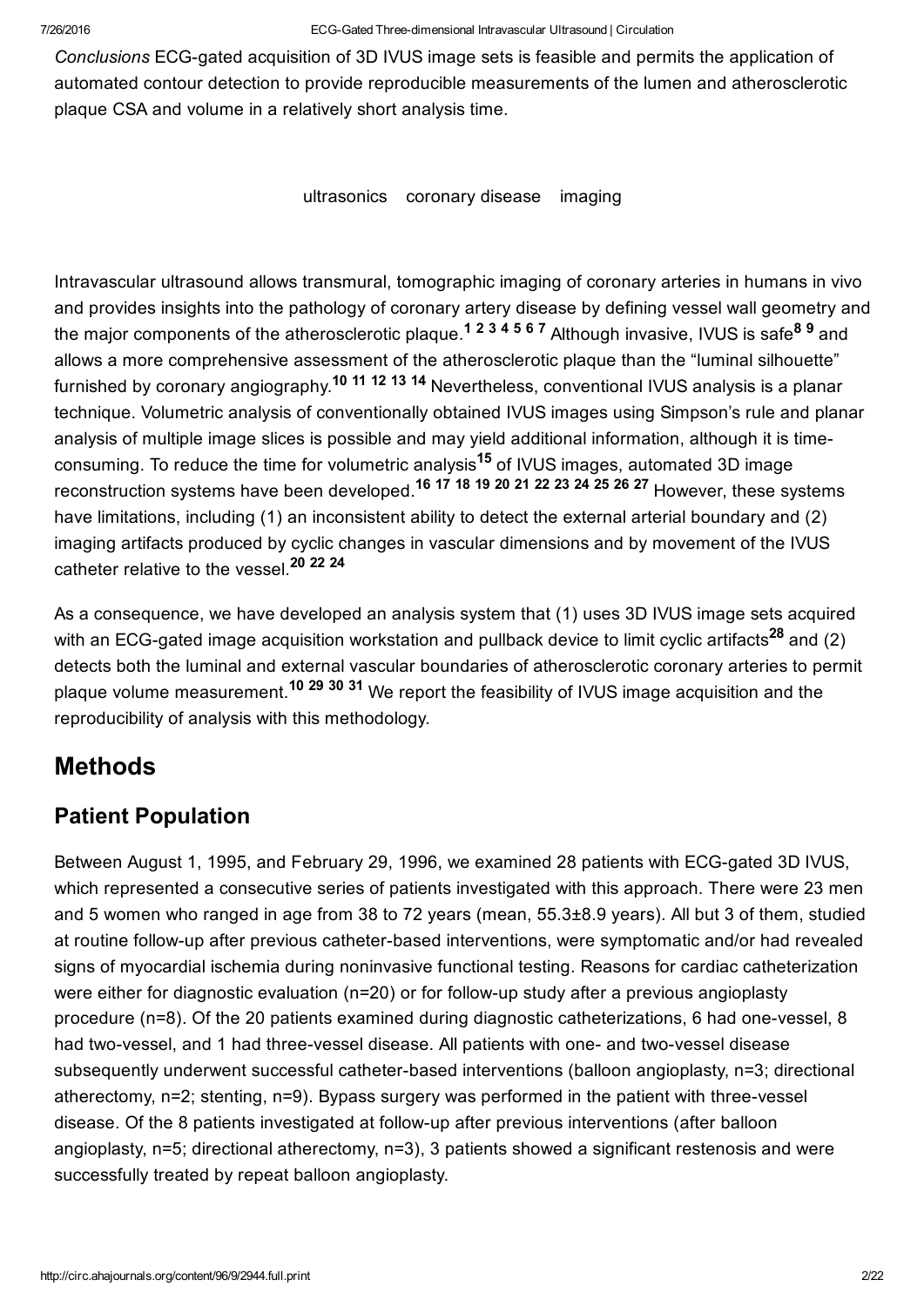Thirty atherosclerotic coronary segments located in the left anterior descending coronary artery (n=15), right coronary artery (n=12), and left circumflex coronary artery (n=3) were analyzed; 13 segments were proximal, 15 mid, and 2 distal. As a condition for inclusion, segments had to be angiographically relatively straight (in at least two angiographic views from opposite projections). An exclusion criterion was calcification encompassing >180 $^{\circ}$  of the arterial circumference over a  $\geq$ 5-mm-long axial segment. This study was approved by the Local Council on Human Research. All patients signed a written informed consent form approved by the Medical Ethical Committee of the University Hospital Rotterdam-Dijkzigt.

### IVUS Imaging

All patients received 250 mg aspirin and 10 000 U heparin IV. If the duration of the entire catheterization procedure exceeded 1 hour, the activated clotting time was measured, and intravenous heparin was administered to maintain an activated clotting time of >300 seconds. After intracoronary injection of 0.2 mg nitroglycerin, the atherosclerotic coronary segment to be reconstructed was examined with a mechanical IVUS system (ClearView, CardioVascular Imaging Systems Inc) and a sheath-based IVUS catheter incorporating a 30-MHz beveled, single-element transducer rotating at 1800 rpm (MicroView, CardioVascular Imaging Systems Inc). This catheter is equipped with a 2.9F 15-cm-long sonolucent distal sheath with a common lumen that alternatively houses the guidewire (during catheter introduction) or the transducer (during imaging after the guidewire has been pulled back), but not both. This design avoids direct contact of the IVUS imaging core with the vessel wall. The IVUS transducer was withdrawn through the stationary imaging sheath by an ECG-triggered pullback device with a stepping motor developed at the Thoraxcenter Rotterdam.<sup>28</sup>

### **ECG-Gated 3D IVUS Image Acquisition**

The ECG-gated image acquisition and image digitization was performed by a workstation initially designed for the 3D reconstruction of echocardiographic images<sup>28</sup> (Echoscan, TomTec). This workstation received input from the IVUS machine (video) and the patient (ECG signal) and on the other hand, controlled the motorized transducer pullback device.

The steering logic of the workstation considered the heart rate variability and checked for the presence of extrasystoles during image acquisition and digitization (Fig 1[⇓](#page-3-0)). First, the RR intervals were measured over a 2-minute period to define the upper and lower limits of the range of acceptable RR intervals (mean value±50 ms). IVUS images were acquired 40 ms after the peak of the R wave. When the length of the RR interval met the preset range, the IVUS image was stored in the computer memory. Consecutively, the IVUS transducer was withdrawn 200 μm to acquire the next image. Although the longitudinal resolution available with this technical setup is 100  $\mu$ m,  $^{28}$  in the present study only one IVUS image per 200 μm axial arterial length was acquired. Thus, an average of 114 images per segment were digitized and analyzed (range, 48 to 200 images per segment; corresponding segment length, 9.6 to 40.0 mm).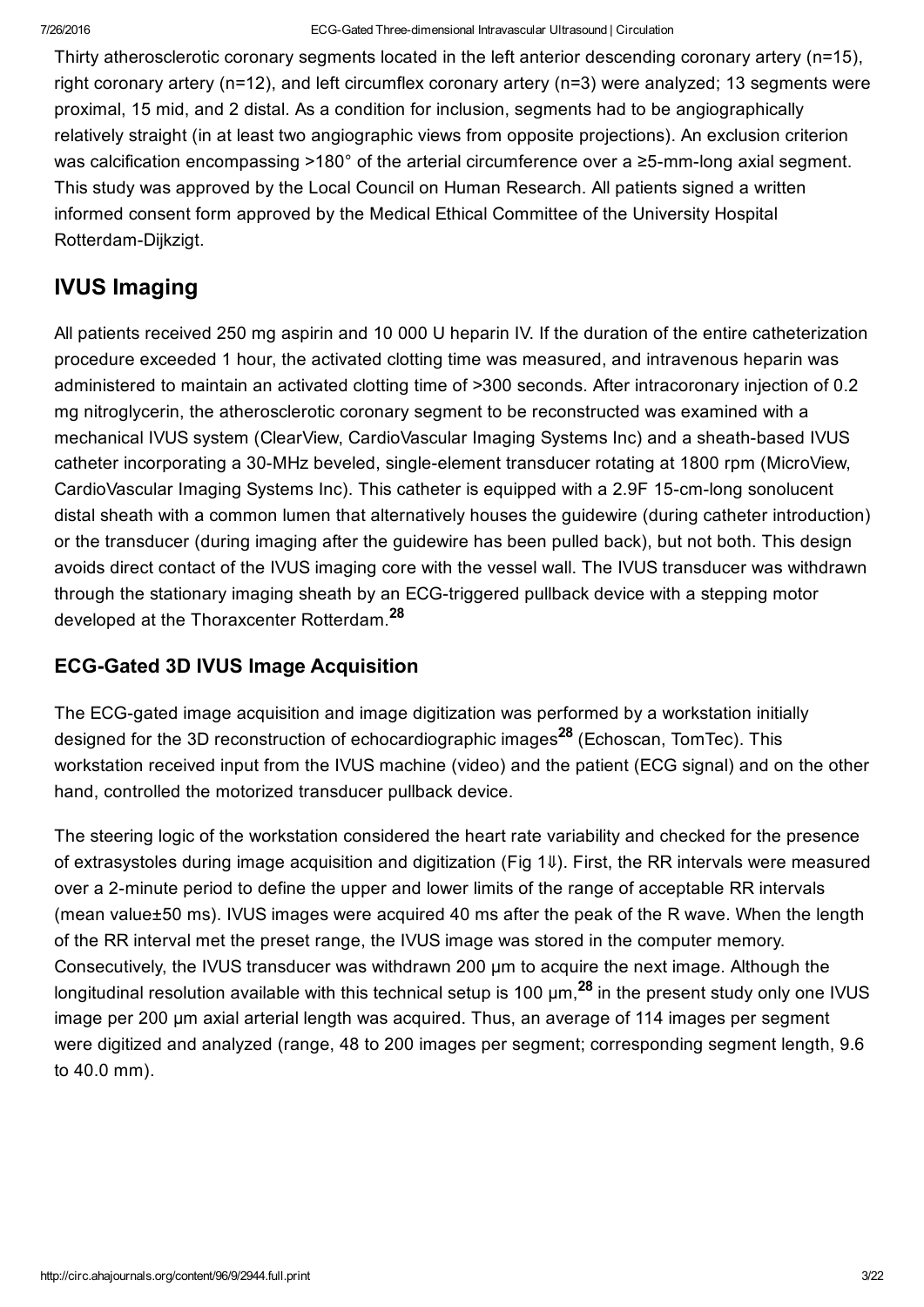#### <span id="page-3-0"></span>Figure 1.

IVUS images were acquired 40 ms after peak of R wave and stored (accepted) in computer memory only if RR intervals met predefined range (top). Consecutively, transducer was withdrawn 200 μm to adjacent acquisition site (step) to acquire next image. If an RR interval did not meet range, image was not stored (rejected), and transducer was kept at that site until an image was acquired. Image acquisition and motorized pullback were controlled by steering logic of image acquisition workstation. Automated detection of intimal and medial boundaries was first performed on two perpendicular longitudinal sections (X, Y) reconstructed from image data of entire 3D stack of images (bottom); edge information of these longitudinal contours was represented as points on planar images, defining there the center and range of final automated contour detection process.

### IVUS Analysis Protocol

Each set of digitized IVUS images was analyzed off-line by two independent observers using an automated, computerized contour detection algorithm.<sup>29 30</sup> <sup>31</sup> These measurements (la and II) were compared to study the interobserver variability. Blinded analyses were repeated by the first observer after an interval of at least 6 weeks. These measurements (Ia and Ib) were compared to study the intraobserver variability.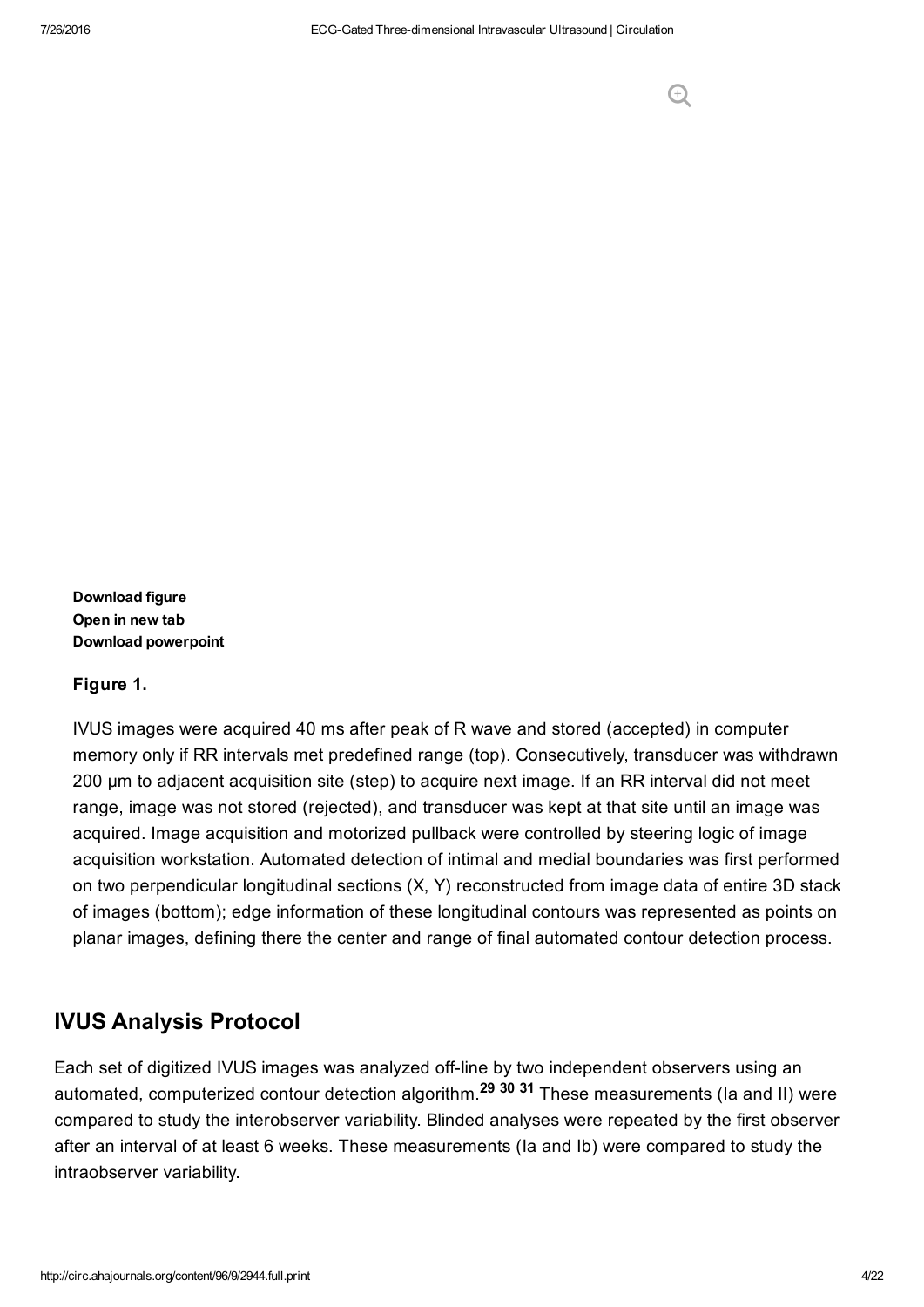Two hundred planar images were randomly selected for "manual" analysis by a third investigator (MA-III) who was experienced in IVUS image analysis but blinded to the (above) automated contour detection results. This analyst could review the videotape to ensure a maximum accuracy of contour tracing, performed within an average of 4.1 minutes per image. Validation of manual CSA measurements by IVUS has been reported previously.<sup>32</sup> <sup>33</sup> <sup>34</sup> These measurements were compared with the automated contour detection analysis made by observer I.

### Data Analysis

The CSA measurements included the lumen and EEM CSA. Plaque+media CSA was calculated as EEM minus lumen CSA, and the CSA plaque+media burden was calculated as plaque+media CSA divided by EEM CSA. The EEM CSA (which represents the area within the border between the hypoechoic media and the echoreflective adventitia) has been shown to be a reproducible measure of the total arterial CSA. As in many previous studies using IVUS, plaque+media CSA was used as a measure of atherosclerotic plaque, because ultrasound cannot measure media thickness accurately.<sup>35</sup> Lumen,

EEM, and plaque+media volumes were calculated as

where H is the thickness of a coronary artery slice, represented by a single tomographic IVUS image, and n is the number of IVUS images in the 3D data set. The volumetric plaque+media burden was calculated as plaque+media volume divided by EEM volume.

Plaque composition was assessed visually to identify lesion calcium. Calcium produced bright echoes (brighter than the reference adventitia), with acoustic shadowing of deeper arterial structures. The largest arc(s) of target lesion calcium was identified and measured in degrees with a protractor centered on the lumen. The overall length (in mm) of lesion calcium was measured by use of the length measurements provided by the 3D reconstruction.

### **Computerized Contour Detection in ECG-Gated 3D IVUS**

### Steps Involved in Image Analysis

Two longitudinal sections were constructed, and contours corresponding to the lumen-tissue and media-adventitia interfaces were automatically identified (Fig 1n). The necessity to manually edit these contours was significantly reduced, because cyclic "sawshaped" image artifacts that can hamper the automated detection in nongated image sets were virtually abolished (Fig 2[⇓](#page-5-0)). The sufficiency of the contour detection was visually checked, requiring an average of 5 minutes. If necessary, these longitudinal contours were edited with computer assistance (see below) within <1 minute. The longitudinal contours were transformed to individual edge points on the planar images, defining center and range of the automated boundary search on the planar images.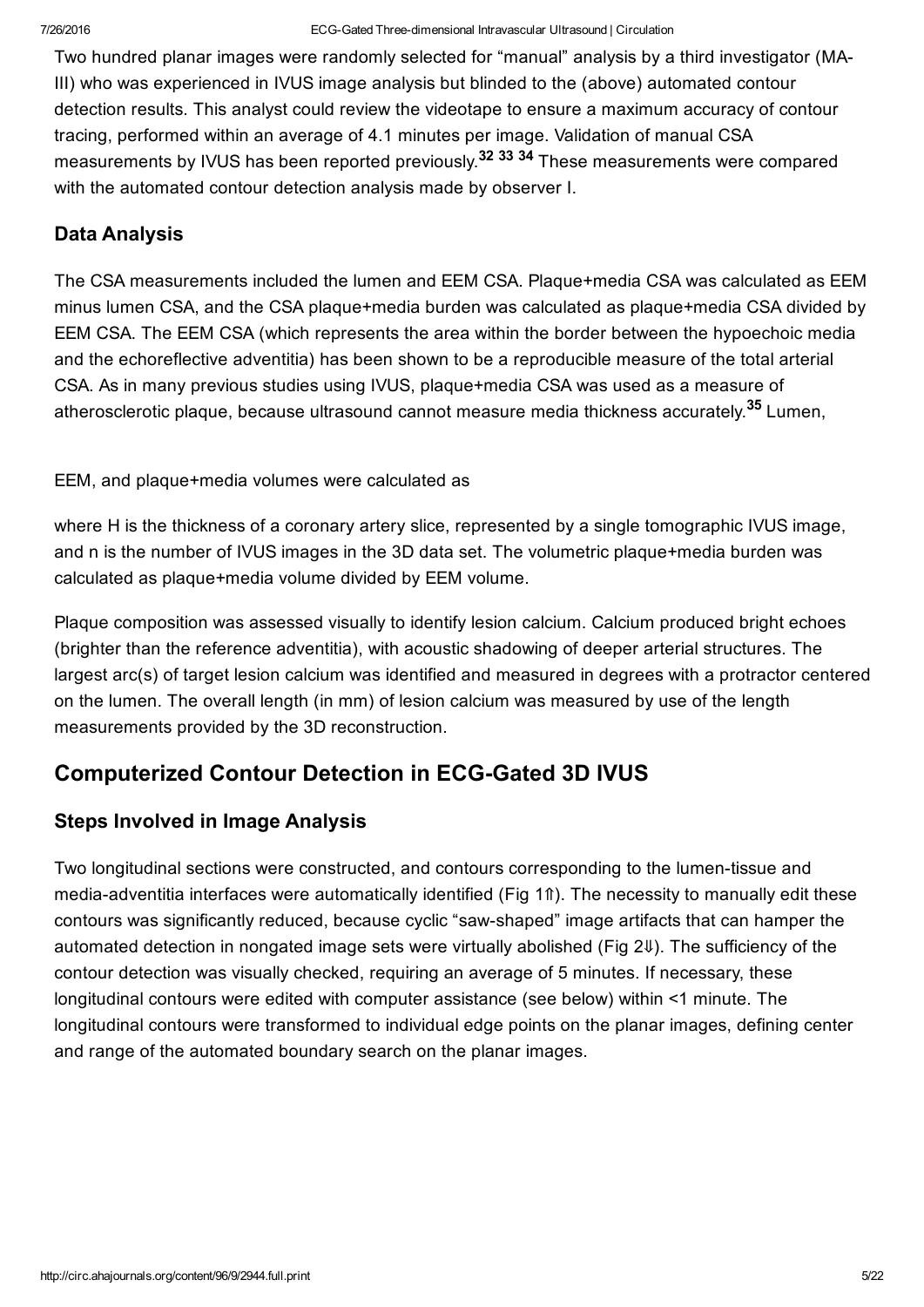#### <span id="page-5-0"></span>Figure 2.

Example of automated 3D contour detection analysis in diseased left anterior descending coronary artery. Range of 14.6-mm-long IVUS reconstruction and analysis is indicated by arrowheads in angiograms (top) taken from opposite angiographic projections. Cut planes of two reconstructed longitudinal sections (X, Y; lower left) are indicated on planar IVUS image (lower right), depicting calcification (Ca) of atherosclerotic plaque. Horizontal cursor on longitudinal sections can be used to scroll from distal (dist.) to proximal (prox.) through planar images. Thickness of that cursor is artificially increased to improve visibility (true thickness=half a scan line). 3D approach permitted interpretation in longitudinal dimension and facilitated tracing of estimated external vascular contour in acoustic shadowing behind calcium. Angiograms (top) and radiographic image of ultrasound catheter during image acquisition (insert, top left) illustrate that analyzed arterial segment was relatively straight and showed no more than mild vessel curvatures. As linear 3D analysis systems do not account for vascular curvatures, this premise was important because it limits curve distortion–induced deviation of volumetric measurements.

Subsequently, contour detection of the planar images was performed. The axial location of an individual planar image was indicated by a cursor, which was used to scroll through the entire set of planar images while the detected contours were visually checked. Correct detection of the longitudinal contours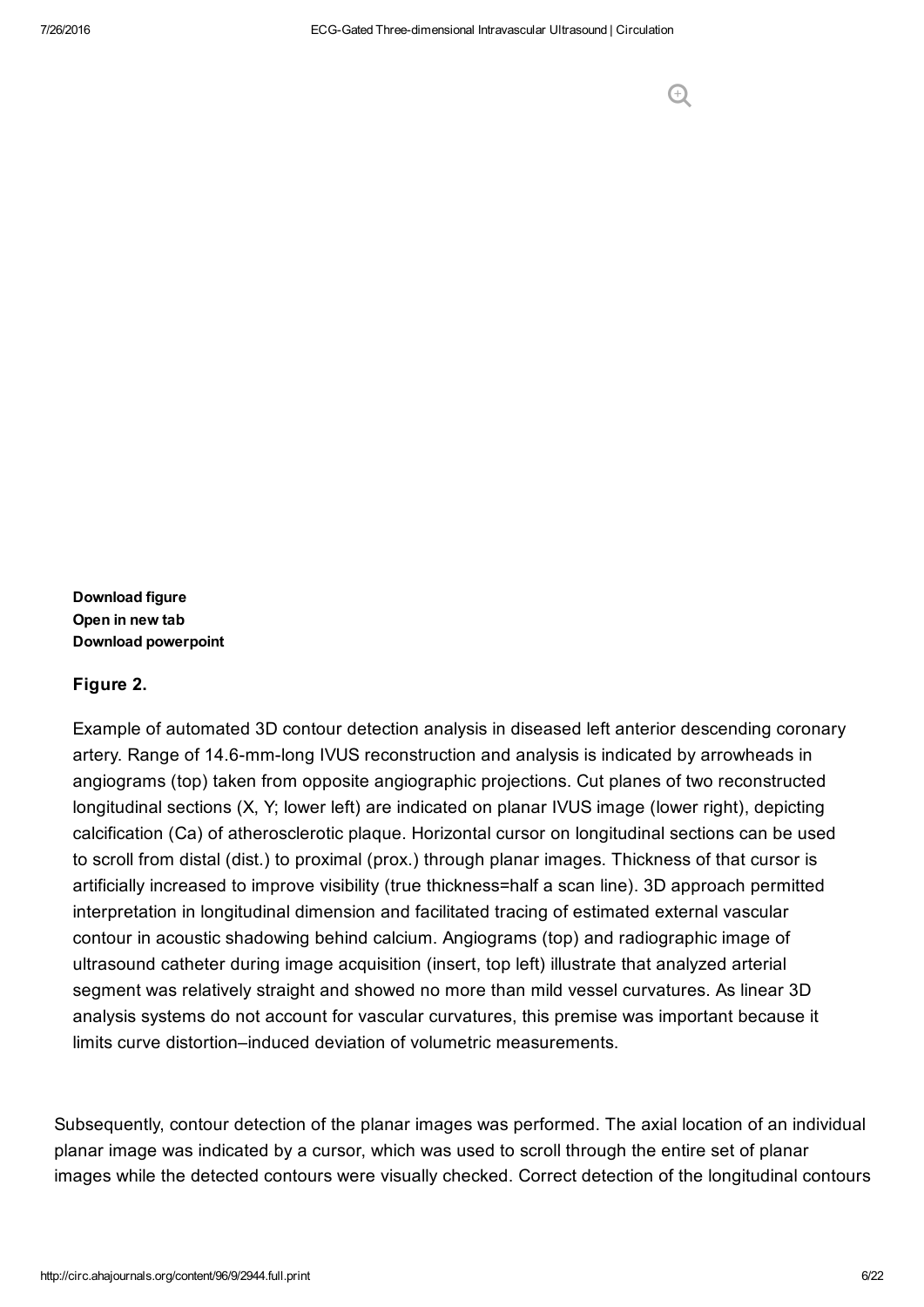minimized the need for computer-assisted editing of the cross-sectional contours. Careful checking and editing of the contours of the planar images was performed within an average of 25 minutes. Finally, the contour data of the planar images were used for the computation of the results.

### Minimum-Cost Algorithm and Computer-Assisted Contour Editing

A minimum-cost algorithm was used to detect the luminal and external vessel boundaries.<sup>29</sup> Each digitized IVUS image was resampled in a radial format (64 radii per image); a cost matrix representing the edge strength was calculated from the image data. For the boundary between lumen and plaque, the cost value was defined by the spatial first derivative.<sup>36</sup> For the external vessel boundary, a crosscorrelation pattern matching process was used for the cost calculations. The path with the smallest accumulated value was determined by dynamic programming techniques.<sup>29</sup> The computer-assisted editing differed considerably from conventional manual contour tracing. The computer mouse was pointed on the correct boundary to give that site a very low value in the cost matrix, and subsequently the automated detection of the minimum cost path was updated within <1 second. Editing the contour of a single slice caused the entire data set to be updated (dynamic programming).

### Handling of Side Branches and Calcification

Side branches with a relatively small ostium were generally ignored by the algorithm as a result of its robustness, which means that the automated contour detection did not follow every abrupt change in the cost path. However, in branches with a large ostium, the contour did follow the lumen and vessel boundaries of the side branch. This was corrected by displaying the side branch in one of the longitudinal sections and interpolating the longitudinal vessel contours as straight lines. As a result, the side branch was outside the region of interest on the planar images. Similarly, small calcific portions of the plaque did not affect the detection of the external vessel boundary because of the robustness of the algorithm. In case of marked vessel wall calcification, the automated approach fails to detect the external vessel boundary. However, the 3D approach of the analysis system allowed interpretation of the external vessel boundary in the longitudinal dimension and facilitated tracing of a straight contour line behind the calcium.

### Previous Validation In Vitro and In Vivo

In vitro, the algorithm has been validated in a tubular phantom consisting of several segments. The automated measurements revealed a high correlation with the true phantom areas and volumes (*r*=.99); mean differences were −0.7% to 3.9% (SD<2.6%) for the areas and 0.3% to 1.7% (SD<3.8%) for the volumes of the various segments.<sup>30</sup> A comparison between automated 3D IVUS measurements in 13 atherosclerotic coronary specimen (area plaque+media burden <40%) in vitro and morphometric measurements on the corresponding histological sections revealed good correlations for measurements of lumen, EEM, plaque+media, and plaque+media burden (*r*=.94,.88,.80, and.88 for areas and.98,.91,.83, and.91 for volumes). $31$  In vitro, both area and volume measurements by the automated system agreed well with results obtained by manual tracing of IVUS images, showing low (-3.7% to 0.3%) mean between-method differences with SD <6% and high correlation coefficients ( $r$ ≥.97 for areas and *r*=.99 for volumes).<sup>31</sup> In vivo, using 3D IVUS image sets acquired during nongated continuous pullbacks through 20 diseased coronary segments, intraobserver and interobserver comparisons revealed high correlations (*r*=.95 to.98 for area and *r*=.99 for volume)<sup>30</sup> and small mean differences (−0.9% to 1.1%), with SD of lumen, EEM, and plaque+media not exceeding 7.3%, 4.5%, and 10.9% for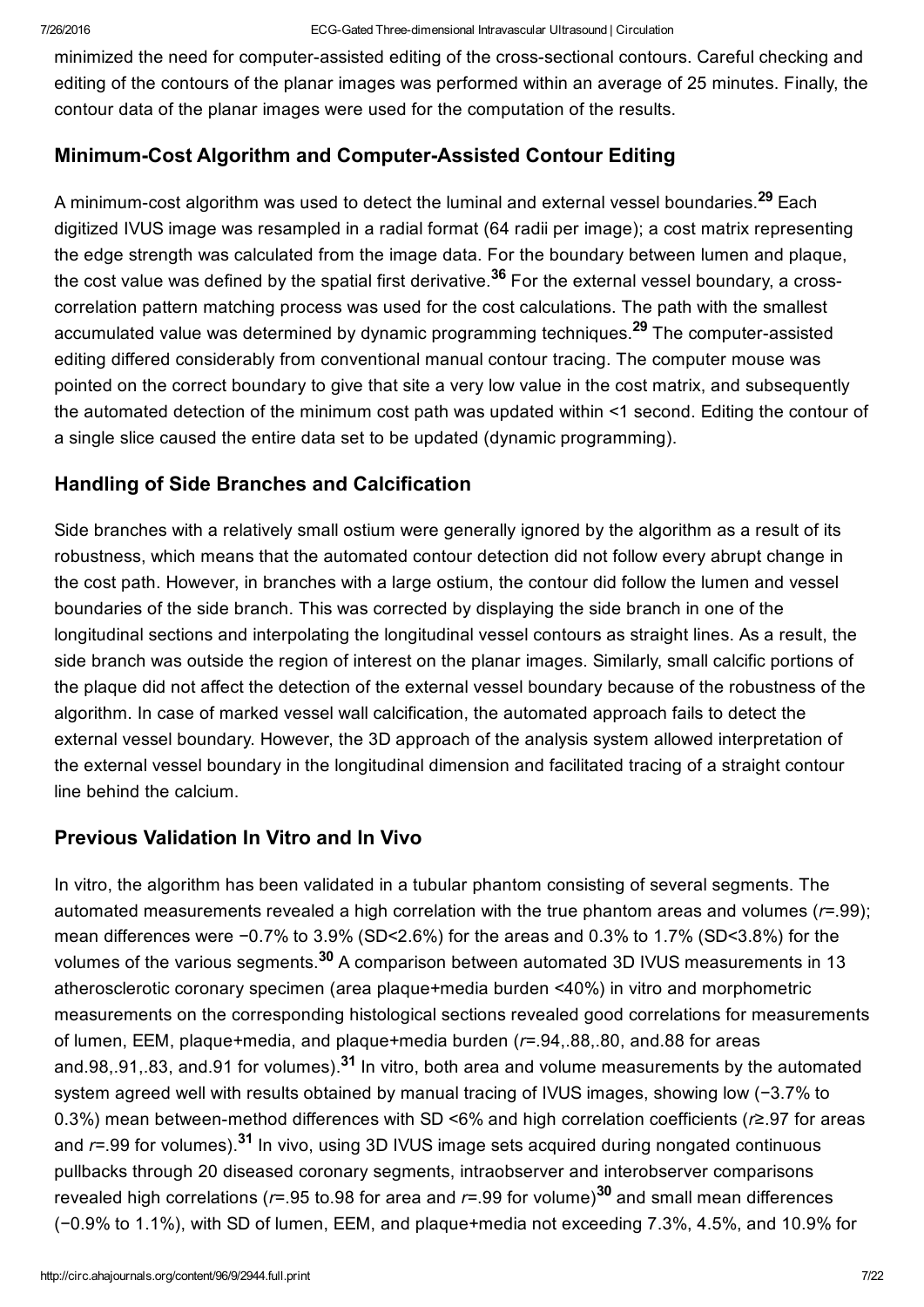areas and 2.7%, 0.7%, and 2.8% for volumes. The time of (automated) analysis in that study was 69±19 minutes. Importantly, that study did not include segments with more than focal calcification, more than one side branch, or extensive systolic-diastolic movement artifacts in the longitudinally constructed images.

### Statistical Analysis

Quantitative data were given as mean±SD; qualitative data were presented as frequencies. According to Bland and Altman,<sup>37</sup> the intraobserver and interobserver agreement (reproducibility) of the contour detection method was assessed by determining the mean and SD of the between-observation and between-observer differences, respectively. The results of the repeated contour analyses (Ia versus Ib), the independent contour detection analyses (Ia versus II), and the manual versus the contour analyses (III-MA versus Ia) were compared by the two-tailed Student's *t* test for paired data analysis and linear regression analysis; values of *P*<.05 were considered statistically significant.

### **Results**

### Feasibility and Acquisition and Processing Time

The gated IVUS image acquisition required 3.9±1.5 minutes (1.5 to 6.9 minutes) per coronary segment, which corresponds to 2.0±0.1 seconds (1.7 to 2.3 seconds) per image (Table 1↓). All segments could be analyzed by the computerized contour detection system during an analysis time of 34.3±7.3 minutes per segment (21.3 to 48.4 minutes), corresponding to 0.3±0.1 minutes (0.2 to 0.5 minutes) per computerized IVUS image analysis.

[Collapse](http://circ.ahajournals.org/) inline View [popup](http://circ.ahajournals.org/highwire/markup/188054/expansion?width=1000&height=500&iframe=true&postprocessors=highwire_figures%2Chighwire_math%2Chighwire_inline_linked_media%2Chighwire_embed)

#### <span id="page-7-0"></span>Table 1.

Feasibility and Processing Time

| <b>Seg</b>     | <b>ECG</b><br>Gating                                              | Image<br>Quality                 | Images/<br>Seg, n | <b>Acquisition</b><br>Time/Seg,<br>min | <b>Acquisition</b><br>Time/Image,<br>$\mathbf S$ | <b>Analysis</b><br>Time/Seg,<br>min | $\pmb{\mathsf{\mu}}$<br>T<br>n |
|----------------|-------------------------------------------------------------------|----------------------------------|-------------------|----------------------------------------|--------------------------------------------------|-------------------------------------|--------------------------------|
| $\mathbf{1}$   | $^{+++}$                                                          | $++$                             | 123               | 4.2                                    | 2.0                                              | 34.6                                | $\mathbf 0$                    |
| $\overline{2}$ | $^{+++}$                                                          | $++$                             | 66                | 2.1                                    | 1.9                                              | 22.4                                | $\mathbf 0$                    |
| $\mathfrak{S}$ | $^{+++}$                                                          | $+++$                            | 146               | 4.7                                    | 1.9                                              | 36.9                                | $\pmb{0}$                      |
| $\overline{4}$ | $^{+++}$                                                          | $^{+++}$                         | 200               | 6.9                                    | 2.1                                              | 42.3                                | $\mathbf 0$                    |
| $\overline{5}$ | $^{+++}$                                                          | $\begin{array}{c} + \end{array}$ | 71                | 2.7                                    | 2.3                                              | 38.2                                | $\pmb{0}$                      |
| $6\phantom{1}$ | $^{+++}$                                                          | $++$                             | 194               | 6.8                                    | 2.1                                              | 47.8                                | $\pmb{0}$                      |
| $\overline{7}$ | $+++$<br>http://circ.ahajournals.org/content/96/9/2944.full.print | $+++$                            | RΔ                | 2Q                                     | ን በ                                              | 28 <sub>6</sub>                     | $\boldsymbol{\cap}$            |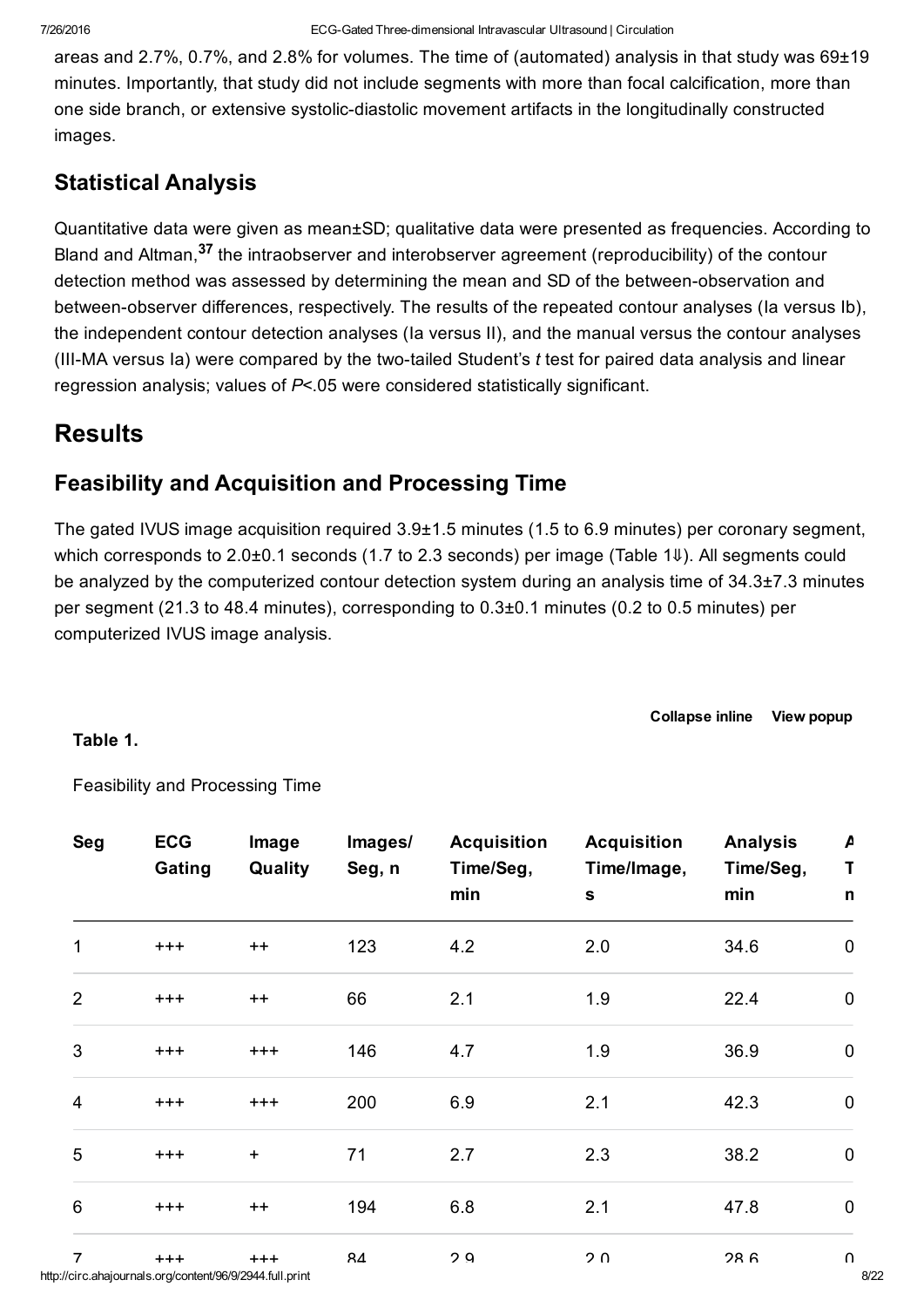| 7/26/2016<br>$\pmb{\mathsf{r}}$ | $\mathbf{r} \rightarrow \mathbf{r}$ | $\mathbf{r} \rightarrow \mathbf{r}$ | $\mathbf{u}$ | $\overline{a}$ | ECG-Gated Three-dimensional Intravascular Ultrasound   Circulation<br>$\sim$ | $\sim$              | $\checkmark$        |
|---------------------------------|-------------------------------------|-------------------------------------|--------------|----------------|------------------------------------------------------------------------------|---------------------|---------------------|
| $\bf 8$                         | $^{+++}$                            | $++$                                | 74           | 2.7            | 2.2                                                                          | 29.7                | $\pmb{0}$           |
| $\boldsymbol{9}$                | $^{+++}$                            | $^{+++}$                            | 150          | 4.7            | 1.9                                                                          | 37.3                | $\pmb{0}$           |
| $10$                            | $^{+++}$                            | $++$                                | 94           | 3.1            | 2.0                                                                          | 31.7                | $\pmb{0}$           |
| 11                              | $^{+++}$                            | $++$                                | 48           | 1.5            | 1.9                                                                          | 21.3                | 0                   |
| 12                              | $++$                                | $+$                                 | 129          | 4.9            | 2.3                                                                          | 48.4                | $\pmb{0}$           |
| 13                              | $^{+++}$                            | $+ +$                               | 127          | 4.3            | 2.0                                                                          | 35.0                | $\pmb{0}$           |
| 14                              | $^{+++}$                            | $+$                                 | 147          | 5.7            | 2.3                                                                          | 46.4                | $\pmb{0}$           |
| 15                              | $^{+++}$                            | $++$                                | 194          | 6.6            | 2.0                                                                          | 39.4                | $\pmb{0}$           |
| 16                              | $^{+++}$                            | $++$                                | 106          | 3.5            | 2.0                                                                          | 36.9                | $\pmb{0}$           |
| 17                              | $^{+++}$                            | $++$                                | 129          | 4.6            | 2.2                                                                          | 44.8                | $\pmb{0}$           |
| 18                              | $^{+++}$                            | $++$                                | 150          | 5.4            | 2.2                                                                          | 37.3                | $\pmb{0}$           |
| 19                              | $^{+++}$                            | $^{+++}$                            | 148          | 4.5            | 1.8                                                                          | 37.1                | $\pmb{0}$           |
| 20                              | $^{+++}$                            | $^{+++}$                            | 152          | 5.2            | 2.0                                                                          | 37.5                | $\pmb{0}$           |
| 21                              | $^{+++}$                            | $++$                                | 88           | 2.9            | 2.0                                                                          | 31.1                | $\pmb{0}$           |
| 22                              | $^{+++}$                            | $++$                                | 110          | 3.1            | 1.7                                                                          | 33.3                | $\pmb{0}$           |
| 23                              | $^{+++}$                            | $++$                                | 94           | 3.4            | $2.2$                                                                        | 31.7                | $\pmb{0}$           |
| 24                              | $+++$                               | $++$                                | 100          | 3.5            | 2.1                                                                          | 33.1                | $\pmb{0}$           |
| 25                              | $^{+++}$                            | $++$                                | 75           | 2.6            | 2.0                                                                          | 29.8                | $\pmb{0}$           |
| 26                              | $^{+++}$                            | $^{+++}$                            | 126          | $4.2\,$        | 2.0                                                                          | 34.9                | $\pmb{0}$           |
| 27                              | $^{+++}$                            | $^{+++}$                            | 79           | 2.7            | 2.0                                                                          | 27.1                | $\mathbf 0$         |
| 28                              | $^{+++}$                            | $+++$                               | 69           | 2.4            | 2.1                                                                          | 23.8                | $\pmb{0}$           |
| 29                              | $+++$                               | $+++$                               | 75           | 2.4            | 1.9                                                                          | 25.8                | $\pmb{0}$           |
| ٥U                              | ᆂᆂᆂ                                 | ᆂᆂᆂ                                 | フ2           | つに             | $\Omega$ מ                                                                   | $\Lambda$ $\Lambda$ | $\boldsymbol{\cap}$ |

http://circ.ahajournals.org/content/96/9/2944.full.print 9/22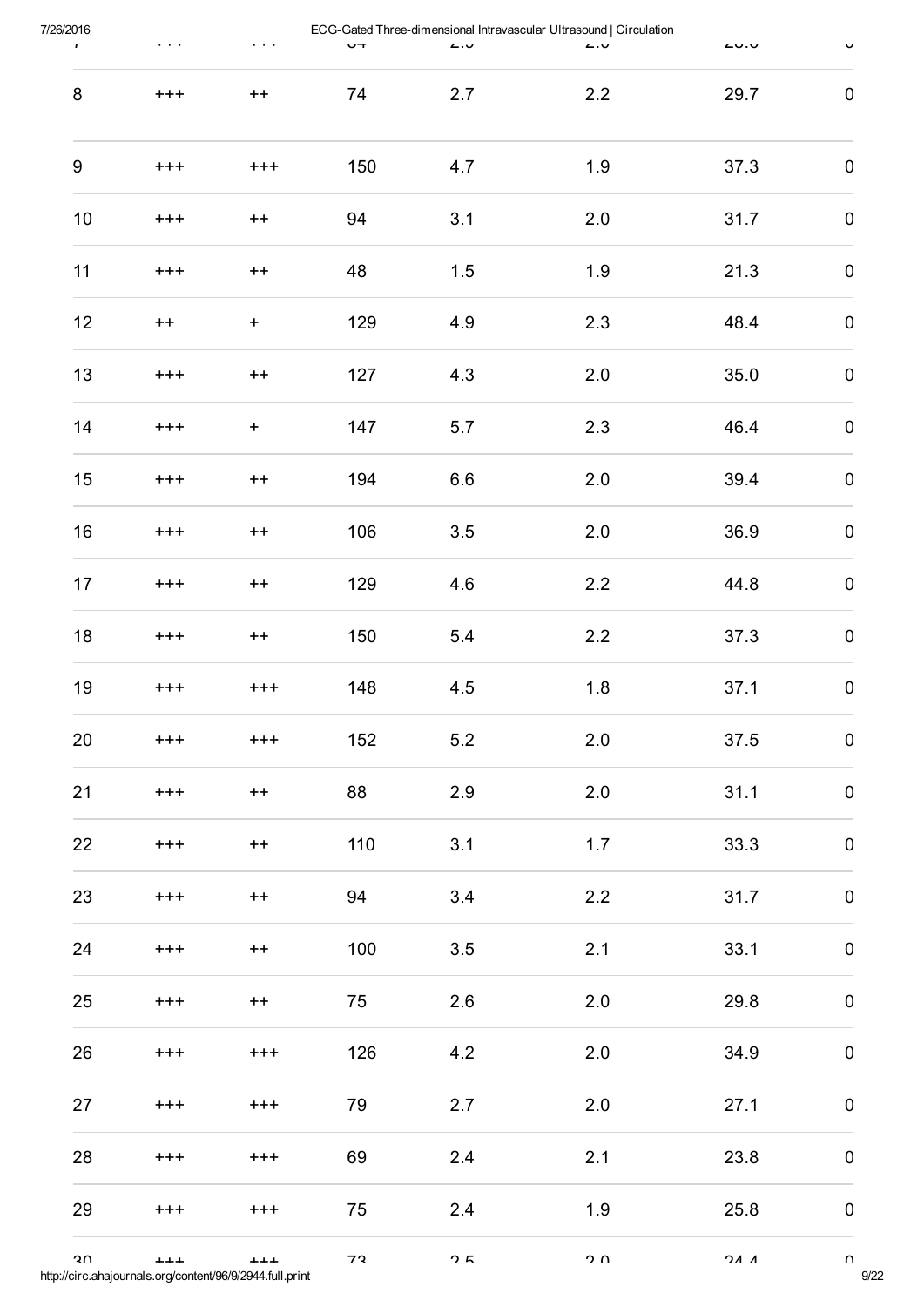| 7/26/2016 |                      |                      |                |     | ECG-Gated Three-dimensional Intravascular Ultrasound   Circulation |      |   |
|-----------|----------------------|----------------------|----------------|-----|--------------------------------------------------------------------|------|---|
| υσ        | <b>TTT</b>           | エエエ                  | $\overline{1}$ | ن.∠ | L.U                                                                | 24.4 | U |
| Mean      | $\sim$ $\sim$ $\sim$ | $\sim$ $\sim$ $\sim$ | 114.0          | 3.9 | 2.0                                                                | 34.3 | 0 |
| <b>SD</b> | $\sim$ $\sim$ $\sim$ | $\sim$ $\sim$ $\sim$ | 41.1           | 1.5 | 0.1                                                                | 7.3  |   |
| n         | $\sim$ $\sim$ $\sim$ | $\sim$ $\sim$ $\sim$ | 30             | 30  | 30                                                                 | 30   | 3 |
|           |                      |                      |                |     |                                                                    |      |   |

Seg indicates segment. ECG gating: +++, easy performance without image artifacts; ++, easy performance with a few cyclic image artifacts. Image quality: +++, excellent; ++, good; +, mediocre.

### IVUS Segment Characteristics

All but two of the segments (93%) contained at least one side branch (Table 2[⇓](#page-9-0)). The average number of side branches per segment was 2.3±1.5 (range, 0 to 6). Calcification was present in 17 segments (57%), 11 (37%) showed a single calcium deposit, and 6 (20%) contained multiple calcium deposits. The maximum arc of calcium was 114±49° (50° to 190°); in 6 segments, the length of the calcified portion exceeded 1 mm.

View [inline](http://circ.ahajournals.org/) View [popup](http://circ.ahajournals.org/highwire/markup/210271/expansion?width=1000&height=500&iframe=true&postprocessors=highwire_figures%2Chighwire_math%2Chighwire_inline_linked_media%2Chighwire_embed)

#### <span id="page-9-0"></span>Table 2.

Characteristics of Coronary Segments

The minimal lumen CSA as measured by the contour detection system was 6.4±1.7 mm<sup>2</sup> (3.5 to 9.7 mm<sup>2</sup>). The maximum and average CSA plaque+media burden were 60.5±10.2% (31.7% to 77.7%) and 46.5±9.9% (22.8% to 65.9%).

### Manual Tracing Versus Automated Contour Detection

In the 200 randomly selected image slices, the measurements of the lumen, EEM, and plaque+media CSAs and the CSA plaque+media burden obtained with the automated contour detection system  $(9.37\pm3.09$  mm<sup>2</sup>, 18.33 $\pm$ 6.70 mm<sup>2</sup>, 8.95 $\pm$ 5.16 mm<sup>2</sup>, and 46.03 $\pm$ 13.46%, respectively) were similar to the results obtained by manual tracing (9.35±3.18 mm<sup>2</sup>, 18.37±6.62 mm<sup>2</sup>, 9.02±5.08 mm<sup>2</sup>, and 46.53±13.41%; n=200). Between-method differences were 0.4±4.3%, -0.4±3.6%, -1.6±9.1%, and -1.2± 6.8%, respectively (all *P*=NS). The correlations between the measurements provided by both methods were high (*r*≥.98; Fig 3[⇓](#page-10-0)).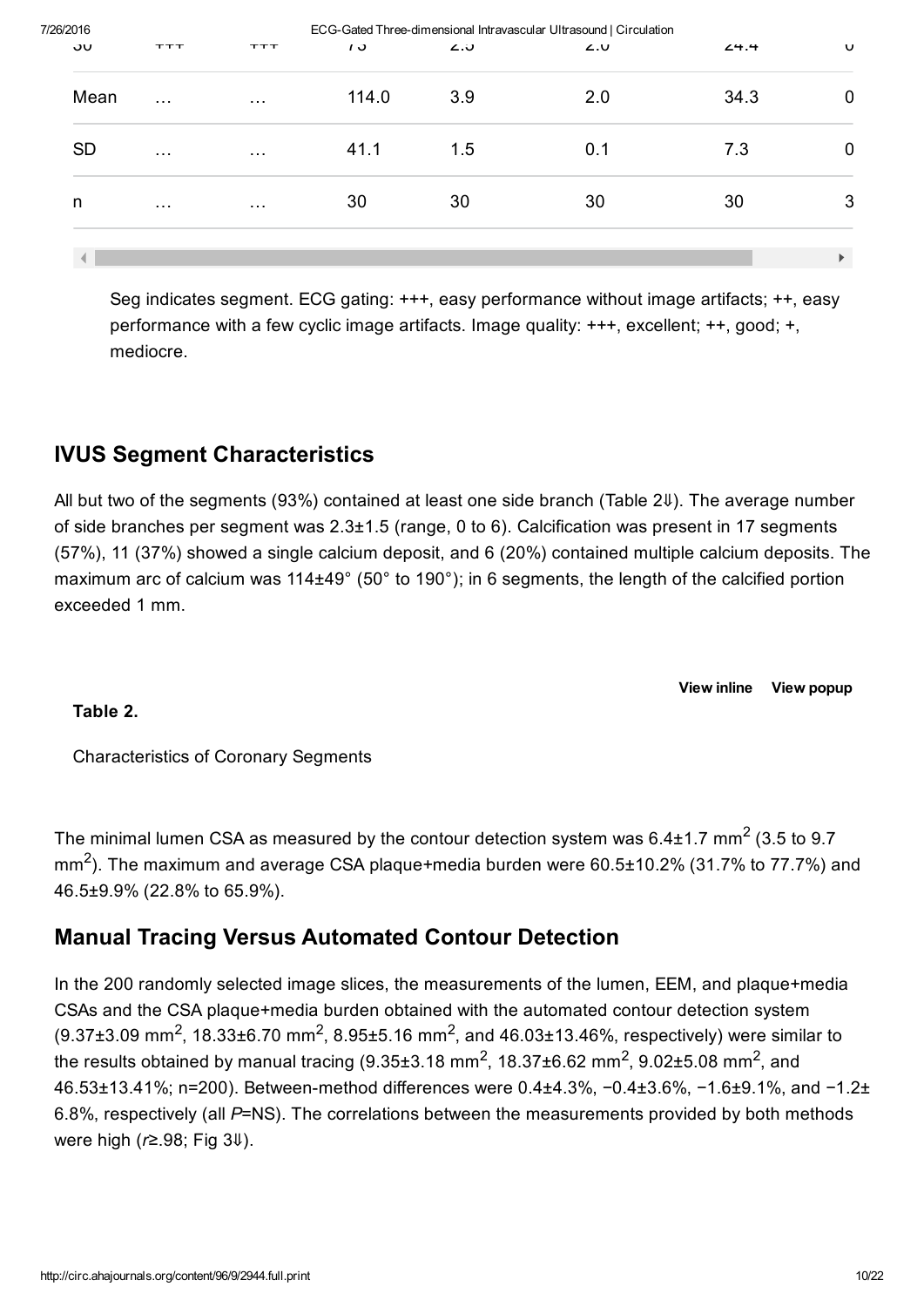<span id="page-10-0"></span>Figure 3.

Correlation between results of measurements of lumen, EEM, and plaque+media (P+M) CSA and CSA P+M burden by automated contour detection (Ia) and conventional manual tracing (MA-III).

### Reproducibility of the Contour Detection Analysis

For measurements of lumen, EEM, and plaque+ media CSA and the CSA plaque+media burden (n=3421), both intraobserver (−0.4±2.7%, −0.4± 1.8%, −0.4±5.1%, and −0.0±4.2%) and interobserver (0.4±5.2%, −0.9±2.7%, −1.5±7.2%, and −1.5±6.9%; all *P*<.001) differences were low. Correlation coefficients were high for repeated measurements by the same observer (*r*=.99) and measurements by the two observers (*r*≥.97; Fig 4[⇓](#page-11-0)). For the corresponding volumetric measurements (n=30), the intraobserver (−0.4±1.1%, −0.4±0.6%, −0.3±1.0%, and 0.0±0.4%) and interobserver (0.6±2.9%, −0.8±1.0%, −2.5±3.2%, and 0.8±1.5%; *P*<.05) differences were also low, and high correlations were found for both intraobserver and interobserver comparisons (*r*=.99; Fig 5[⇓](#page-12-0)).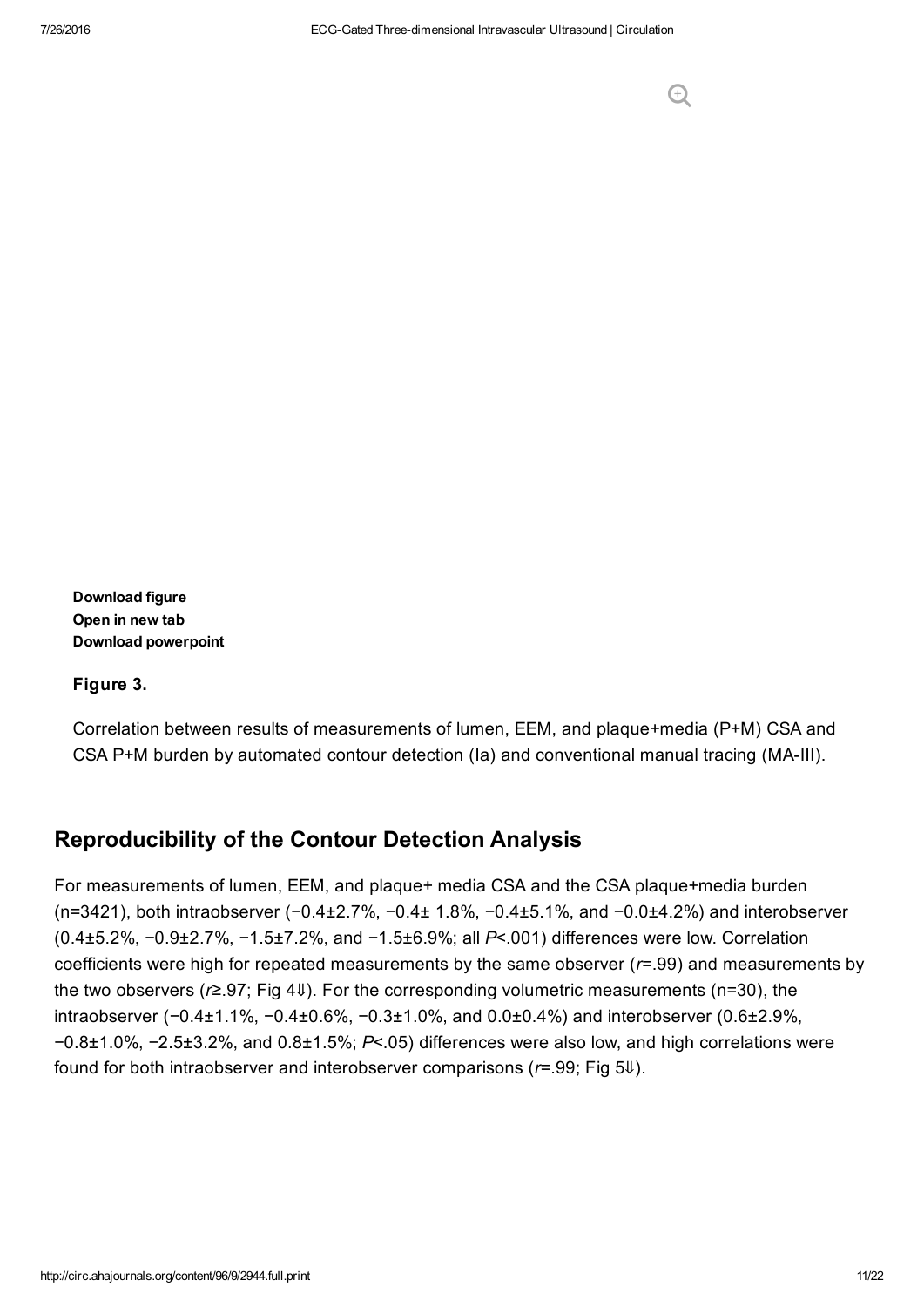#### <span id="page-11-0"></span>Figure 4.

Intraobserver variability (left; first [Ia] vs second [Ib] observation) and interobserver variability (right; first [Ia] vs second [II] observer) of measurements of lumen, EEM, and plaque+media (P+M) CSA and CSA P+M burden by automated contour detection analysis system.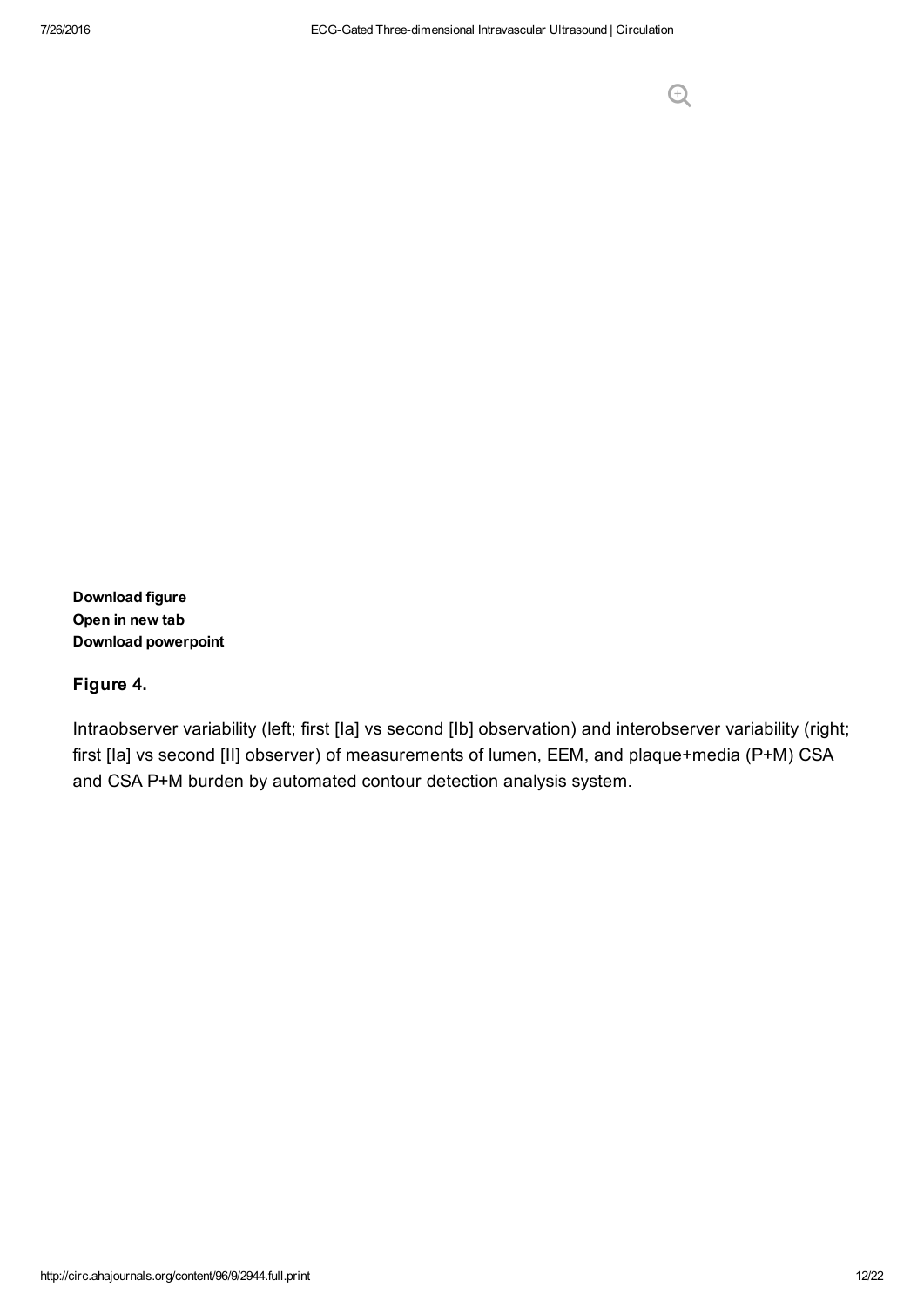#### <span id="page-12-0"></span>Figure 5.

Intraobserver variability (left; first [la] vs second [lb] observation) and interobserver variability (right; first [Ia] vs second [II] observer) of measurements of lumen, EEM, and plaque+media (P+M) volume and volumetric P+M burden by automated contour detection analysis system.

### **Discussion**

The present study demonstrates that (1) ECG-gated acquisition of 3D IVUS images is feasible, (2) there is a good agreement between the results provided by the automated contour detection method and manual border tracing, and (3) the automated contour detection analysis can be performed in a relatively short analysis time with a high degree of reproducibility.

3D reconstruction of IVUS images was first used to visually assess the spatial configuration of plaques, dissections, and stents and to perform basic measurements.<sup>16 17</sup> 19 More recently, the 3D reconstruction systems have included algorithms for automated quantification of lumen dimensions.<sup>16</sup> <sup>17</sup> 18 19 20 21 25 26 27 The contour detection system used in the present study can be used for the detection of both the tissue-lumen boundary and the media-adventitia (EEM) boundary, and therefore plaque volume can be measured.

### **Feasibility**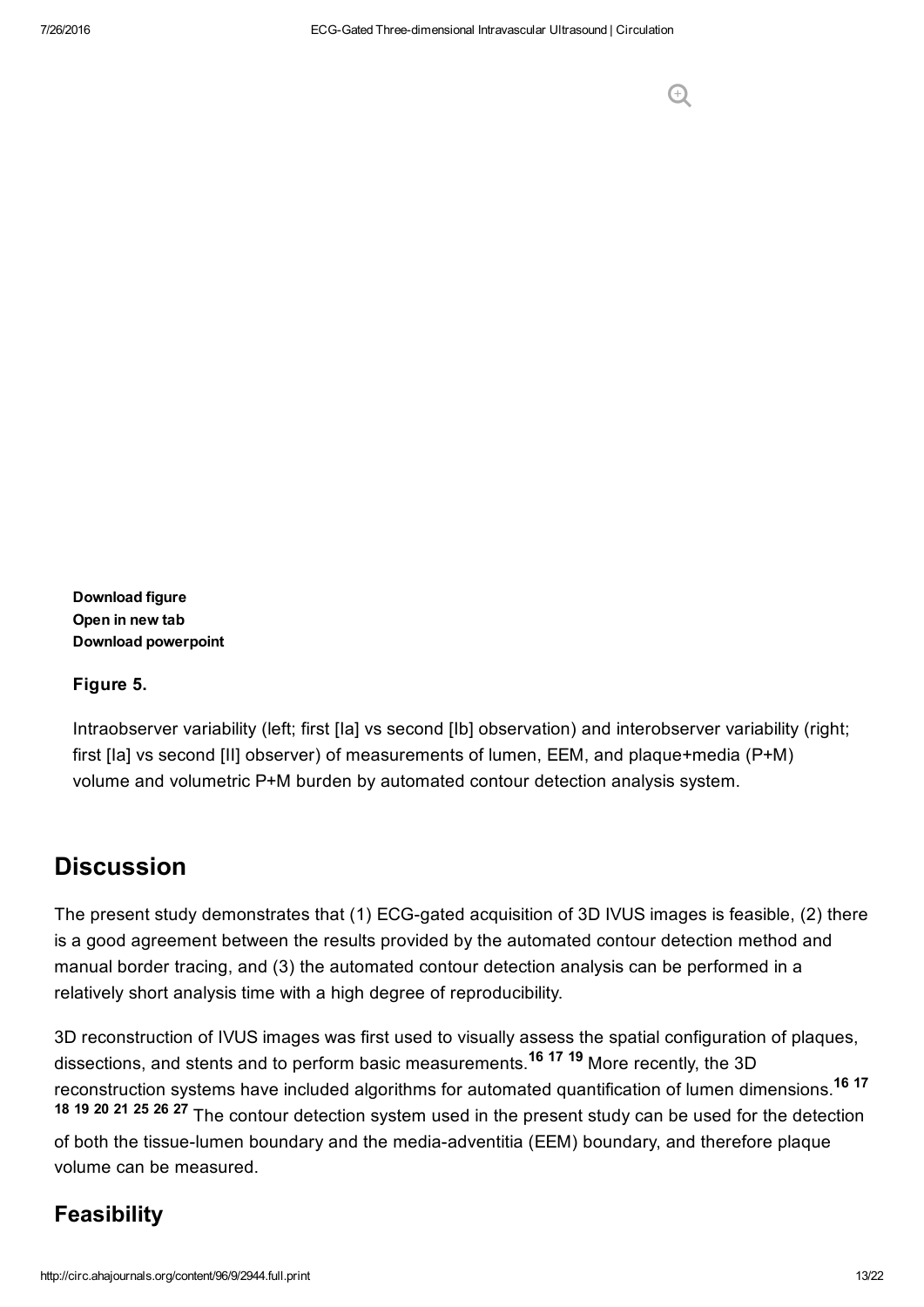Non–ECG-gated image acquisition is frequently marred by cardiac cycle–linked coronary artery vasomotion and IVUS catheter motion, which produce sawtooth artifacts in the reconstructed 3D images that can interfere with automated contour detection (both the ease of use and, presumably, reproducibility). Conversely, in the present ECG-gated image sets, the longitudinal contours were smooth and without such artifacts. Therefore, there was much less need to manually edit the automatically detected longitudinal contours. Moreover, the accuracy of the derived edge information improved the performance of the second automated contour detection step on the planar IVUS images. This reduction in manual editing time on both longitudinal and planar images accounts for the low time of analysis compared with a previous study using nongated image acquisition<sup>30</sup> (34 minutes and 69 minutes, respectively). Indeed, this represents a significant reduction in analysis time and as a consequence reduces the cost of the analysis. However, the ECG-gated 3D IVUS acquisition in the present study required a longer acquisition time than conventional motorized pullback (eg, non–ECGtriggered pullback at 0.5 mm/s). On average, only a 6-mm-long coronary segment could be imaged in 1 minute.

### Reproducibility of the Contour Detection

In the present study, the measurement of the lumen, EEM, and plaque+media CSA differed little from the results obtained by manual contour tracing of these borders; there were only small interobserver and intraobserver differences in both the planar and volumetric analyses. However, the reproducibility of the plaque+media measurements was lower than for the other measures, which may reflect the combined variability of both the luminal and the EEM contours, confirming previous in vitro<sup>31</sup> and in vivo data (nongated patient data)<sup>30</sup> and findings of others.<sup>38</sup> The reproducibility of the volumetric measurements was higher than for the CSA measurements, which may be a result of an averaging of the differences between the individual CSA measurements.

Although the segments in this ECG-gated contour detection study were nonselected and included calcified segments with some side branches, the reproducibility of the CSA measurements was consistently better than observed in a previous study using nongated contour detection.<sup>30</sup> We believe that the key factors explaining the overall high reproducibility of automated contour detection observed in this study are (1) the integrated analyses of the conventional cross-sectional image slices with two longitudinal sections and (2) the facilitated and improved detection as a result of the smoothness of the contours on the ECG-gated longitudinal IVUS sections.

### Reproducibility of Alternative Methods of Quantitative 3D IVUS

There is very little information on the reproducibility of 3D IVUS measurements using other measurement systems and algorithms. Matar and colleagues<sup>21</sup> reported a Pearson's correlation coefficient of .98 for an intraobserver study of lumen volume measurement by an automated thresholdbased IVUS analysis system, confirming the low variability of the volumetric measurements observed in the present study. Another acoustic quantification system<sup>25</sup> performs measurements of lumen CSA and volume, based on the automated detection of the blood pool in single IVUS images acquired at random during the cardiac cycle.<sup>21</sup> <sup>25</sup> Because the measurements are based on single-frame analysis, ECGgated image acquisition may not influence the reproducibility of such systems.

Conversely, 3D contour detection–based analysis approaches benefit from an ECG-gated image acquisition.<sup>20</sup> Sonka and associates<sup>39 40</sup> developed an alternative 3D contour detection system that performs computerized detection of the luminal and external vascular boundaries in 3D sets of planar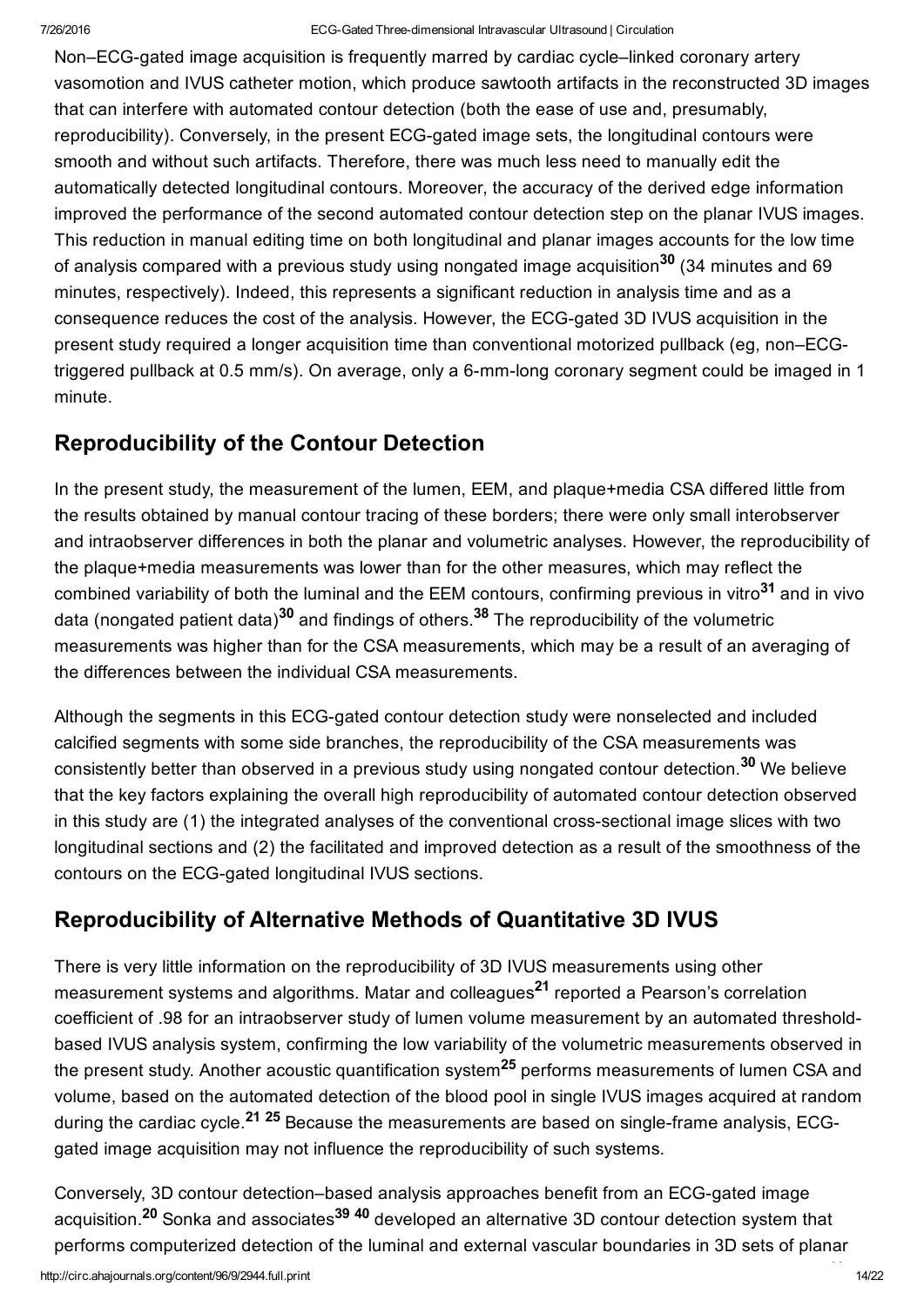IVUS images without the additional information provided by the longitudinal contours. In their study,<sup>39</sup> the correlation between automated and manually traced CSA measurements was quite good (*r*=.91 and.83 for lumen and plaque CSA, respectively). Using ECG-gated 3D IVUS, they found significantly improved results (*r*=.98 and.94 for lumen and plaque+media CSA, respectively),<sup>40</sup> underlining the significance of ECG-gated IVUS image acquisition. Most likely, other promising contour detection algorithms<sup>41 42</sup> for 3D analyses may also benefit from an ECG-gated image acquisition.

### Potential Sources of Error and Study Limitations

Problems related to IVUS in general<sup>43</sup> and to 3D reconstruction in particular<sup>22 23</sup> may influence the contour detection process. The quality of the basic IVUS images is crucial to both planar and 3D image analysis.<sup>22</sup> Incomplete visualization of the vessel wall, for example as caused by acoustic shadowing<sup>6</sup> from lesion-associated calcium, hampers conventional planar IVUS analyses; however, 3D IVUS allows interpretation in the axial dimension and estimated contour tracing of the external vascular boundary. Image distortion caused by nonuniform transducer rotation or noncoaxial IVUS catheter position in the lumen may create artifacts both in planar images and in 3D reconstruction.<sup>22</sup>

Vessel curvatures may cause differences between the movement of the distal transducer tip and the proximal part of the catheter (although the use of sheath-based IVUS catheters reduces the latter problem) and a significant distortion of the 3D image reconstruction.

Most importantly, linear 3D systems such as used in this study can provide only approximate values of the volumetric parameters<sup>44</sup> because they do not account for vascular curvatures and the real spatial geometry. In curved vascular segments, this results in an overestimation of plaque volume at the inner side (expansion) and an underestimation of plaque volume at the outer side (compression) of the curve.<sup>22</sup> Approaches combining data obtained from angiography and IVUS<sup>45 46 47 48</sup> can provide information on the real spatial geometry of the vessel. Unquestionably, the combined approaches have a unique potential, but currently these sophisticated techniques are still laborious, restricted to research applications, and not yet useful for routine off-line analysis of clinical IVUS examinations. In the present study, only relatively straight coronary segments, showing no more than mild vessel curvatures, were included. We felt that this premise was important to limit curve distortion–induced deviation of volumetric measurement,<sup>44</sup> because linear 3D analysis systems do not account for vascular curvatures.

Compared with conventional motorized transducer pullback at a uniform speed, ECG-gated image acquisition takes longer, which may limit its use before intervention, especially in patients with very severe coronary stenoses. Therefore, we currently perform ECG-gated IVUS examinations during diagnostic or follow-up catheterizations and at the presumed end point of coronary interventions.

### Clinical Implications

The examination of coronary arteries by IVUS permits the comprehensive assessment of atherosclerosis<sup>1 2 3 6 7 10 11</sup> and the evaluation of the instantaneous<sup>27 49</sup> and long-term effects of catheter-based interventions on the coronary lumen and plaque. To quantify these changes, anatomic landmarks such as side branches or spots of calcium can be used to define specific anatomic image slices for comparative analysis in serial studies.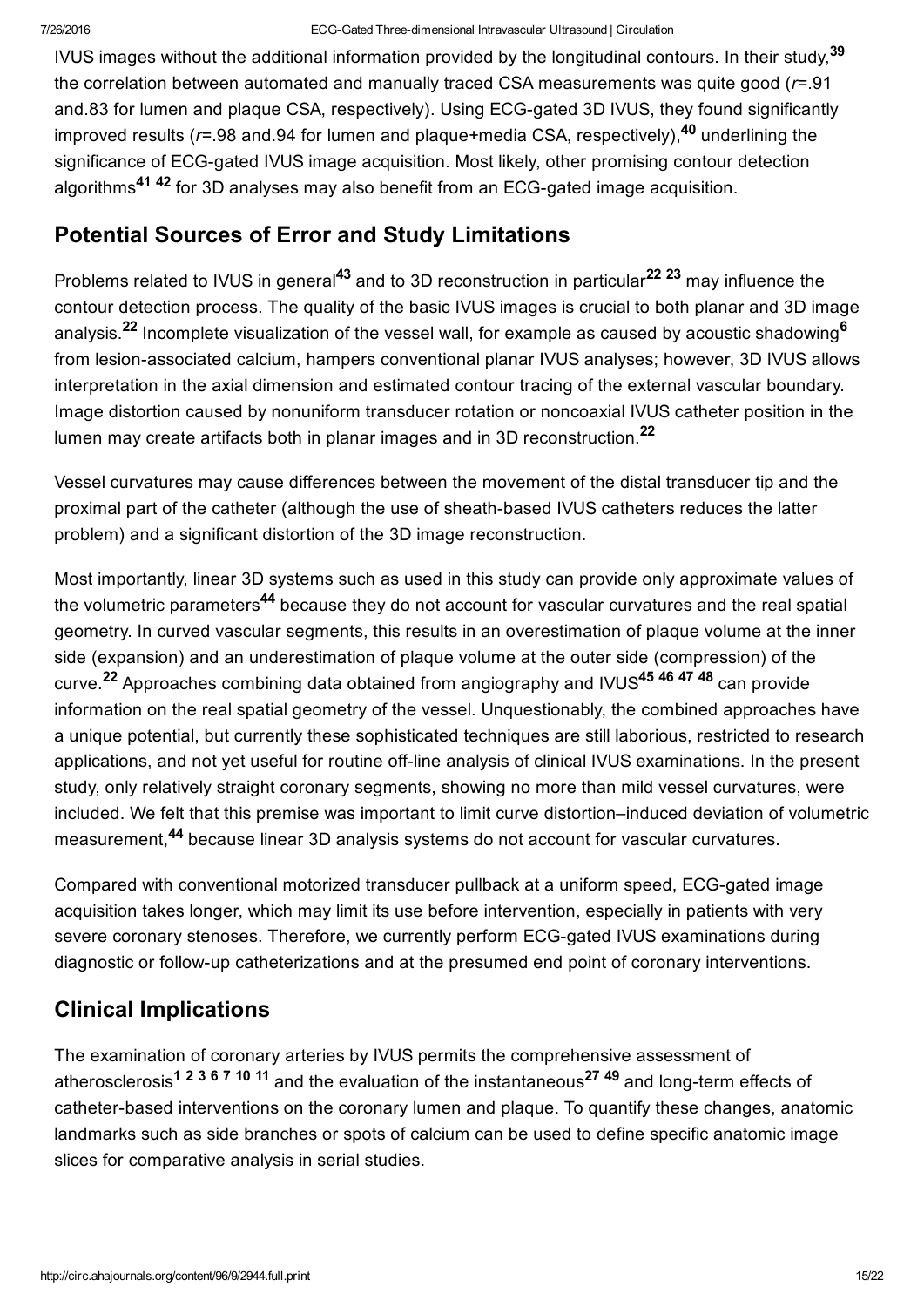The proposed 3D IVUS method, which permits reproducible and reliable contour detection of both lumen and plaque, may facilitate volumetric measurements<sup>10 30 31</sup> and obviate the need for laborious analyses based on Simpson's rule.<sup>15</sup> Furthermore, the use of ECG-gated image acquisition<sup>28</sup> increases the applicability of the contour detection algorithm by shortening the analysis time<sup>49</sup> and increasing the reproducibility of the method. These advantages may be most significant in studies that are expected to show only small changes in plaque and/or lumen over time (eg, in trials evaluating the progression or regression of atherosclerosis during pharmacological therapy<sup>10</sup> ). In addition, because the time from the peak of the R wave to image acquisition can be varied, this method can be used to study the cyclic (systole versus diastole) changes in vessel dimensions.

### **Conclusions**

ECG-gated acquisition of 3D IVUS image sets is feasible and permits the application of automated contour detection to provide reproducible measurements of the lumen and atherosclerotic plaque CSA and volume in a relatively short analysis time.

### Selected Abbreviations and Acronyms

| CSA  | CSA                       |
|------|---------------------------|
| 3D   | three-dimensional         |
| FFM  | external elastic membrane |
| IVUS | intravascular ultrasound  |

### Acknowledgments

Dr von Birgelen is the recipient of a fellowship of the German Research Society (DFG, Bonn, Germany).

Received January 8, 1997.

Revision received May 8, 1997.

Accepted May 28, 1997.

Copyright © 1997 by American Heart Association

## References

1. Yock PG, Linker DT. Intravascular ultrasound: looking below the surface of vascular disease. *Circulation.* 1990;81:1715 1718.

2. Nissen SE, Gurley JC, Grines CL, Booth DC, McClure R, Berk M, Fischer C, DeMaria AN. Intravascular ultrasound assessment of lumen size and wall morphology in normal subjects and patients with coronary artery disease. *Circulation.*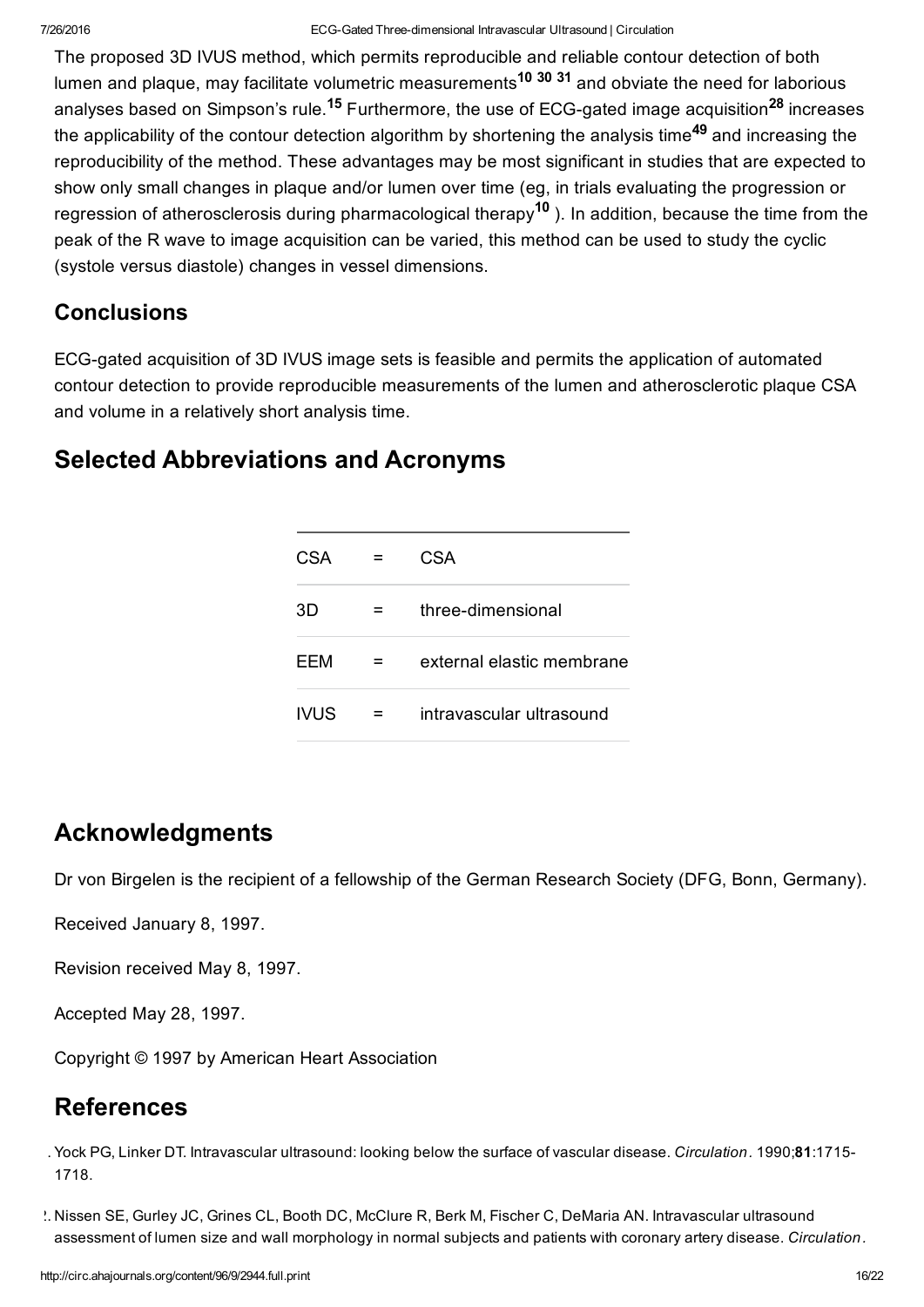1991;84:1087-1099.

- 3. Fitzgerald PJ, St Goar FG, Connolly AJ, Pinto FJ, Billingham ME, Popp RL, Yock PG. Intravascular ultrasound imaging of coronary arteries: is three layers the norm? *Circulation*. 1992;86:154-158.
- 4. Ge J, Erbel R, Rupprecht HJ, Koch L, Kearney P, Görge G, Haude M, Meyer J. Comparison of intravascular ultrasound and angiography in the assessment of myocardial bridging. *Circulation*. 1994;89:1725-1732.
- 5. Lee DY, Eigler N, Nishioka T, Tabak SW, Forrester JS, Siegel RJ. Effect of intracoronary ultrasound imaging on clinical decision making. Am Heart J. 1995;129:1084-1093.
- 6. Mintz GS, Painter JA, Pichard AD, Kent KM, Satler LF, Popma JJ, Chuang YC, Bucher TA, Sokolowicz LE, Leon MB. Atherosclerosis in angiographically 'normal' coronary artery reference segments: an intravascular ultrasound study with clinical correlations. *J Am Coll Cardiol.* 1995;25:1479-1485.
- 7. Erbel R, Ge J, Bockisch A, Kearney P, Görge G, Haude M, Schürmann D, Zamorano J, Rupprecht HJ, Meyer J. Value of intracoronary ultrasound and Doppler in the differentiation of angiographically normal coronary arteries: a prospective study in patients with angina pectoris. *Eur Heart J.* 1996;17:880-889.
- 8. Pinto FJ, St Goar FG, Gao SZ, Chenzbraun A, Fischell TA, Alderman EL, Schroeder JS, Popp RL. Immediate and one-year safety of intracoronary ultrasonic imaging: evaluation with serial quantitative angiography. *Circulation.* 1993;88:1709 1714.
- 9. Hausmann D, Erbel R, Alibelli-Chemarin MJ, Alibelli-Chemarin MJ, Boksch W, Caracciolo E, Cohn JM, Culp SC, Daniel WG, De Scherder I, Di Mario C, Ferguson JJ III, Fitzgerald PJ, Friedrich G, Ge J, Görge G, Hanrath P, Hodgson J McB, Isner JM, Jain S, Maier-Rudolph W, Mooney M, Moses JW, Mudra H, Pinto FJ, Smalling RW, Talley JD, Tobis JM, Walter PD, Weidinger F, Werner GS, Yeung AC, Yock PG. The safety of intracoronary ultrasound: a multicenter survey of 2207 examinations. *Circulation*. 1995;91:623-630.
- 10. von Birgelen C, Slager CJ, Di Mario C, de Feyter PJ, Serruys PW. Volumetric intracoronary ultrasound: a new maximum confidence approach for the quantitative assessment of progression-regression of atherosclerosis? Atherosclerosis. 1995;118(suppl):S103-S113.
- 11. Mintz GS, Popma JJ, Pichard AD, Kent KM, Satler LF, Chuang YC, DeFalco RA, Leon MB. Limitations of angiography in the assessment of plaque distribution in coronary artery disease: a systematic study of target lesion eccentricity in 1446 lesions. *Circulation*. 1996;93:924-931.
- 12. de Feyter PJ, Serruys PW, Davies MJ, Richardson P, Lubsen J, Oliver MF. Quantitative coronary angiography to measure progression and regression of coronary atherosclerosis: value, limitations, and implications for clinical trials. *Circulation.* 1991;84:412-423.
- 13. Serruys PW, de Jaegere P, Kiemeneij F, Macaya C, Rutsch W, Heyndrickx G, Emanuelsson H, Marco J, Legrand V, Materne P, Belardi J, Sigwart U, Colombo A, Goy JJ, van der Heuvel P, Delcan J, Morel AA, for the Benestent Study Group. A comparison of balloon expandable stent implantation with balloon angioplasty in patients with coronary artery disease. *N Engl J Med.* 1994;331:489495.
- 1. von Birgelen C, Umans V, Di Mario C, Keane D, Gil R, Prati F, de Feyter PJ, Serruys PW. Mechanism of high-speed rotational atherectomy and adjunctive balloon angioplasty revisited by quantitative coronary angiography: edge detection versus videodensitometry. Am Heart J. 1995;130:405-412.
- 15. Dussaillant GR, Mintz GS, Pichard AD, Kent KM, Satler LF, Popma JJ, Wong SC, Leon MB. Small stent size and intimal hyperplasia contribute to restenosis: a volumetric intravascular ultrasound analysis. *J Am Coll Cardiol.* 1995;26:720724.
- 1. Rosenfield K, Losordo DW, Ramaswamy K, Pastore JO, Langevin RE, Razvi S, Kosowsky BD, Isner JM. Threedimensional reconstruction of human coronary and peripheral arteries from images recorded during two-dimensional intravascular ultrasound examination. *Circulation.* 1991;84:1938-1956.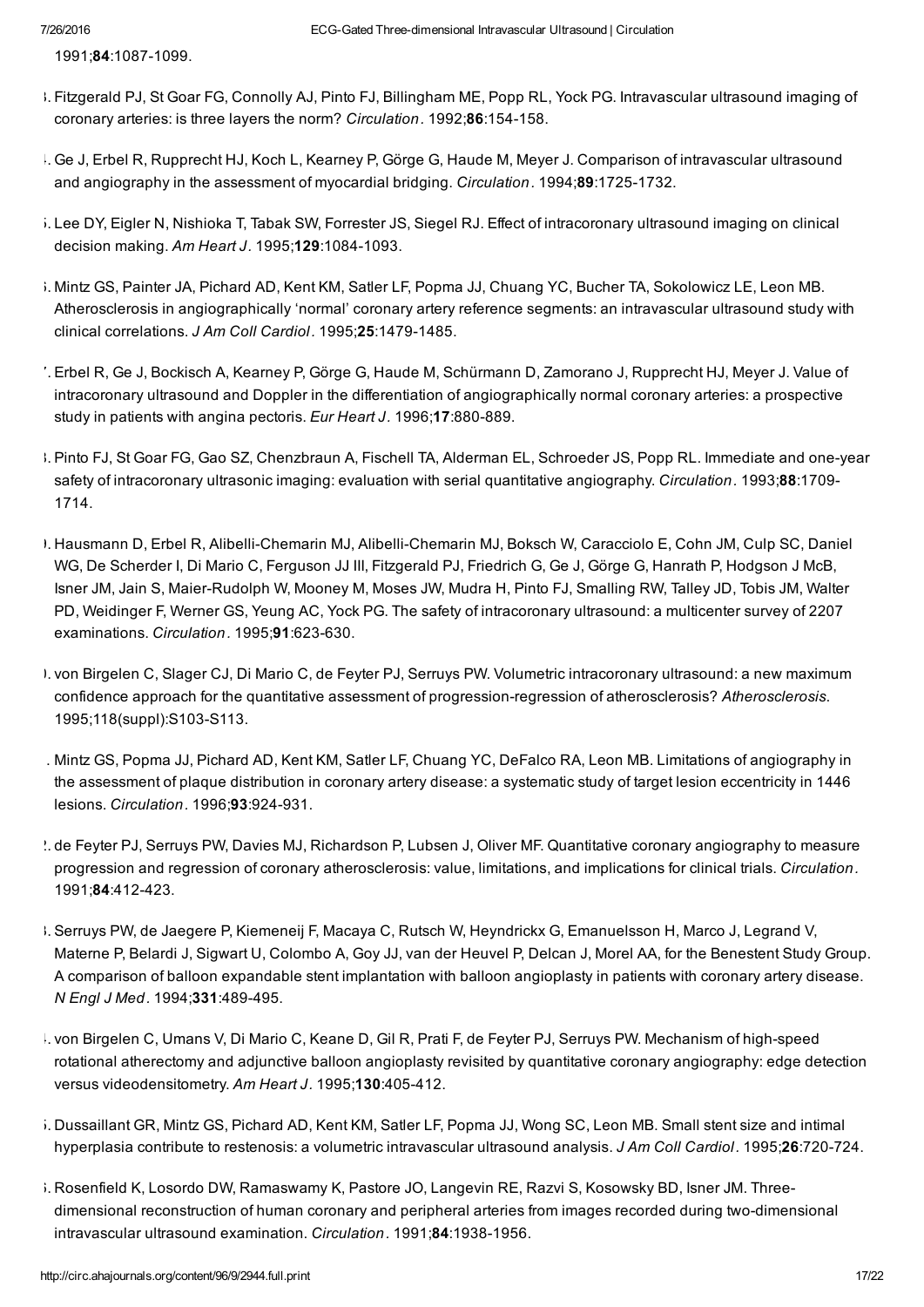#### 7/26/2016 ECGGated Threedimensional Intravascular Ultrasound | Circulation

- 17. Coy KM, Park JC, Fishbein MC, Laas T, Diamond GA, Adler L, Maurer G, Siegel RJ. In vitro validation of threedimensional intravascular ultrasound for the evaluation of arterial injury after balloon angioplasty. *J Am Coll Cardiol.* 1992:20:692-700.
- 1. Rosenfield K, Kaufman J, Pieczek A, Langevin RE, Razvi S, Ilsner JM. Real-time three-dimensional reconstruction of intravascular ultrasound images of iliac arteries. Am J Cardiol. 1992;70:412-415.
- 1. Mintz GS, Pichard AD, Satler LF, Popma JJ, Kent KM, Leon MB. Three-dimensional intravascular ultrasonography: reconstruction of endovascular stents in vitro and in vivo. *Clin Ultrasound.* 1993;21:609-615.
- 20. Dhawale PJ, Wilson DL, Hodgson J McB. Optimal data acquisition for volumetric intracoronary ultrasound. *Cathet Cardiovasc Diagn.* 1994; 32: 288-299.
- 21. Matar FA, Mintz GS, Douek P, Farb A, Virmani R, Saturnino PJ, Popma JJ, Pichard AD, Kent KM, Satler LF, Keller M, Leon MB. Coronary artery lumen volume measurement using three-dimensional intravascular ultrasound: validation of a new technique. Cathet Cardiovasc Diagn. 1994;33:214-220.
- $2.2$  Roelandt JRTC, Di Mario C, Pandian NG, Li W, Keane D, Slager CJ, de Feyter PJ, Serruys PW. Three-dimensional reconstruction of intracoronary ultrasound images: rationale, approaches, problems, and directions. *Circulation.* 1994;90:1044-1055.
- 23. Di Mario C, von Birgelen C, Prati F, Soni B, Li W, Bruining N, de Jaegere PJ, de Feyter PJ, Serruys PW, Roelandt JRTC. Three-dimensional reconstruction of two-dimensional intracoronary ultrasound: clinical or research tool? *Br Heart J.* 1995;73(suppl 2):26-32.
- 24. von Birgelen C, Di Mario C, Serruys PW. Structural and functional characterization of an intermediate stenosis with intracoronary ultrasound: a case of 'reverse glagovian modeling.' Am Heart J. 1996;132:694-696.
- 25. von Birgelen C, Kutryk MJB, Gil R, Ozaki Y, Di Mario C, Roelandt JRTC, de Feyter PJ, Serruys PW. Quantification of the minimal luminal cross-sectional area after coronary stenting by two- and three-dimensional intravascular ultrasound versus edge detection and videodensitometry. Am J Cardiol. 1996;78:520-525.
- 6. Gil R, von Birgelen C, Prati F, Di Mario C, Ligthart J, Serruys PW. Usefulness of three-dimensional reconstruction for interpretation and quantitative analysis of intracoronary ultrasound during stent deployment. *Am J Cardiol.* 1996;77:761 764.
- 27. von Birgelen C, Gil R, Ruygrok P, Prati F, Di Mario C, van der Giessen WJ, de Feyter PJ, Serruys PW. Optimized expansion of the Wallstent compared with the Palmaz-Schatz stent: online observations with two- and three-dimensional intracoronary ultrasound after angiographic guidance. Am Heart J. 1996;131:1067-1075.
- 28. Bruining N, von Birgelen C, Di Mario C, Prati F, Li W, Den Hood W, Patijn M, de Feyter PJ, Serruys PW, Roelandt JRTC. Dynamic three-dimensional reconstruction of ICUS images based on an ECG-gated pull-back device. In: *Computers in* Cardiology 1995. Los Alamitos, Calif: IEEE Computer Society Press; 1995:633-636.
- 9. Li W, von Birgelen C, Di Mario C, Boersma E, Gussenhoven EJ, van der Putten N, Bom N. Semi-automatic contour detection for volumetric quantification of intracoronary ultrasound. In: *Computers in Cardiology 1994*. Los Alamitos, Calif: IEEE Computer Society Press; 1994:277-280.
- 30. von Birgelen C, Di Mario C, Li W, Schuurbiers JCH, Slager CJ, de Feyter PJ, Roelandt JRTC, Serruys PW. Morphometric analysis in three-dimensional intracoronary ultrasound: an in-vitro and in-vivo study using a novel system for the contour detection of lumen and plaque. Am Heart J. 1996;132:516-527.
- 31. von Birgelen C, van der Lugt A, Nicosia A, Mintz GS, Gussenhoven EJ, de Vrey E, Mallus MT, Roelandt JRTC, Serruys PW, de Feyter PJ. Computerized assessment of coronary lumen and atherosclerotic plaque dimensions in threedimensional intravascular ultrasound correlated with histomorphometry. Am *J Cardiol.* 1996;78:1202-1209.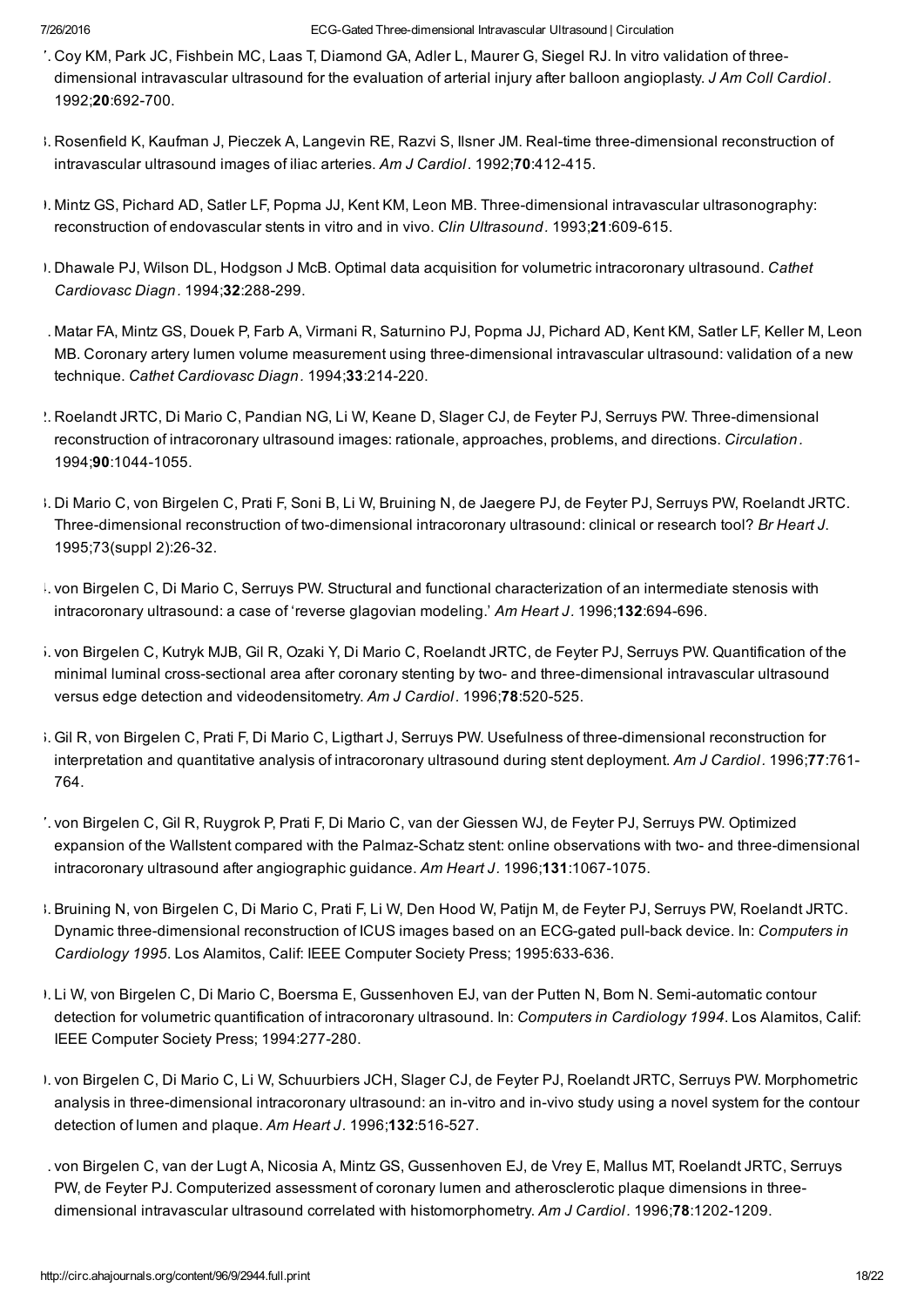- 32. Hodgson J McB, Graham SP, Sarakus AD, Dame SG, Stephens DN, Dhillon PS, Brands D, Sheehan H, Eberle MJ. Clinical percutaneous imaging of coronary anatomy using an over-the-wire ultrasound catheter system. *Int J Card Imaging.* 1989;4:186-193.
- 3. Tobis JM, Mallery JA, Gerrert J, Griffith J, Mahon D, Bessen M, Moriuchi M, McLeay L, McRae M, Henry WL. Intravascular ultrasound cross-sectional arterial imaging before and after balloon angioplasty in vitro. *Circulation*. 1989;80:873-882.
- 34. Nishimura RA, Edwards WD, Warnes CA, Reeder GS, Holmes DR Jr, Tajik AJ, Yock PG. Intravascular ultrasound imaging: in vitro validation and pathologic correlation. *J Am Coll Cardiol.* 1990;16:145-154.
- 35. Mallery JA, Tobis JM, Griffith J, Gessert J, McRae M, Moussabeck O, Bessen M, Moriuchi M, Henry WL. Assessment of normal and atherosclerotic arterial wall thickness with an intravascular ultrasound imaging catheter. *Am Heart J.* 1990;119:1392-1400.
- 36. Li W, Bosch JG, Zhong Y, van Urk H, Gussenhoven EJ, Mastik F, van Egmond F, Rijsterborgh H, Reiber JHC, Bom N. Image segmentation and 3D reconstruction of intravascular ultrasound images. In: Wei Y, Gu B, eds. *Acoustical Imaging, Vol 20*. New York, NY: Plenum Press; 1993:489496.
- 37. Bland JM, Altman DG. Statistical methods for assessing agreement between two methods of clinical measurement. Lancet. 1986;2:307-310.
- 38. Hausmann D, Lundkvist AJS, Friedrich GJ, Mullen WL, Fitzgerald PJ, Yock PG. Intracoronary ultrasound imaging: intraobserver and interobserver variability of morphometric measurements. *Am Heart J.* 1994;128:674680.
- 39. Sonka M, Zhang X, Siebes M, DeJong S, McKay CR, Collins SM. Automated segmentation of coronary wall and plaque from intravascular ultrasound image sequences. In: *Computers in Cardiology 1994*. Los Alamitos, Calif: IEEE Computer Society Press; 1994:281-284.
- 40. Sonka M, Liang W, Zhang X, De Jong S, Collins SM, McKay CR. Threedimensional automated segmentation of coronary wall and plaque from intravascular ultrasound pullback sequences. In: *Computers in Cardiology 1995*. Los Alamitos, Calif: IEEE Computer Society Press; 1995:637-640.
- 41. Frank RJ, McPherson DD, Chandran KB, Dove EL. Optimal surface detection in intravascular ultrasound using multidimensional graph search. In: *Computers in Cardiology 1996*. Los Alamitos, Calif: IEEE Computer Society Press; 1996:4548.
- $\Delta$ . Brathwaite PA, Chandran KB, McPherson DD, Dove EL. Lumen detection in human IVUS images using region-growing. In: *Computers in Cardiology 1996*. Los Alamitos, Calif: IEEE Computer Society Press; 1996:3740.
- 43. ten Hoff H, Gussenhoven EJ, Korbijn A, Mastik F, Lancee CT, Bom N. Mechanical scanning in intravascular ultrasound: artifacts and driving mechanisms. *Eur J Ultrasound.* 1995;2:227-237.
- 4. Waligora MJ, Vonesh MJ, Wiet SP, McPherson DD. Effect of vascular curvatures on three-dimensional reconstruction of intravascular ultrasound images *Circulation*. 1994;90(suppl I):I-227. Abstract.
- 5. Klein HM, Günther RW, Verlande M, Schneider W, Vorwerk D, Kelch J, Hamm M. 3D-surface reconstruction of intravascular ultrasound images using personal computer hardware and a motorized catheter control. *Cardiovasc Intervent Radiol.* 1992; **15**:97-101.
- 6. Koch L, Kearney P, Erbel R, Roth T, Ge J, Brennecke R, Meyer J. Three dimensional reconstruction of intracoronary ultrasound images: roadmapping with simultaneously digitised coronary angiograms. In: *Computers in Cardiology 1993*. Los Alamitos, Calif: IEEE Computer Society Press; 1993:89-91.
- 47. Laban M, Oomen JA, Slager CJ, Wentzel JJ, Krams R, Schuurbiers JCH, den Boer A, von Birgelen C, Serruys PW, de Feyter PJ. ANGUS: a new approach to three-dimensional reconstruction of coronary vessels by combined use of angiography and intravascular ultrasound. In: *Computers in Cardiology 1995*. Los Alamitos, Calif: IEEE Computer Society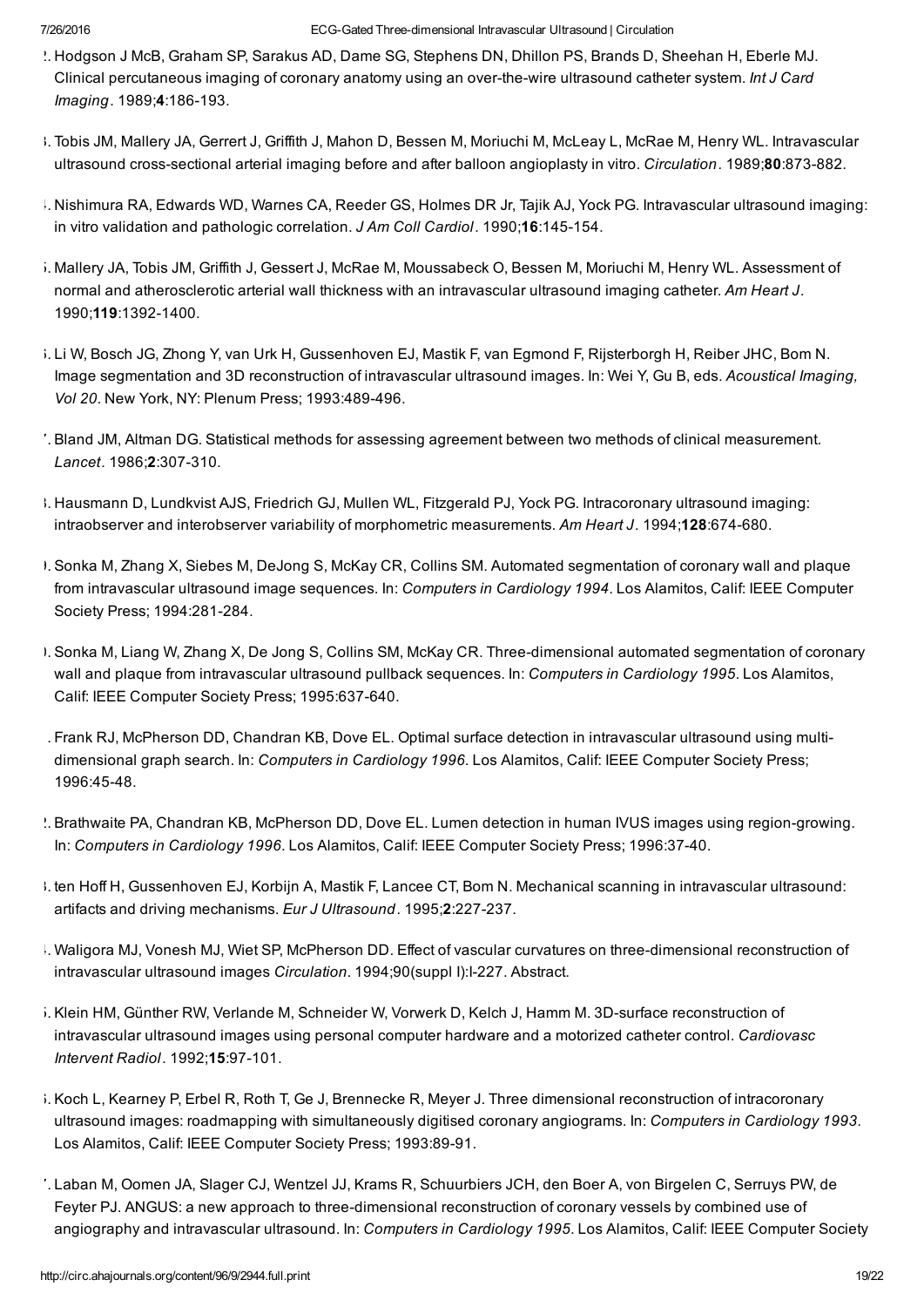Press; 1995:325-328.

- 48. Evans JL, Ng KH, Wiet SG, Vonesh MJ, Burns WB, Radvany MG, Kane BJ, Davidson CJ, Roth SI, Kramer BL, Meyers SN, McPherson DD. Accurate three-dimensional reconstruction of intravascular ultrasound data: spatially correct threedimensional reconstructions. *Circulation*. 1996:93:567-576.
- 49. von Birgelen C, Mintz GS, Nicosia A, Foley DP, van der Giessen WJ, Bruining N, Airiian SG, Roelandt JRTC, de Feyter PJ, Serruys PW. Electrocardiogram-gated intravascular ultrasound image acquisition after coronary stent deployment facilitates on-line three-dimensional reconstruction and automated lumen quantification. *J Am Coll Cardiol.*. 1997;30:436-443.

### **Circulation**

About [Circulation](http://circ.ahajournals.org/content/about-circulation)

[Instructions](http://circ.ahajournals.org/content/author-instructions) for Authors

[Circulation](http://circ.ahajournals.org/content/cme) CME

[Statements](http://professional.heart.org/professional/GuidelinesStatements/UCM_316885_Guidelines-Statements.jsp) and Guidelines

Meeting [Abstracts](http://circ.ahajournals.org/content/supplements)

**[Permissions](http://circ.ahajournals.org/content/permissions-rights-q-and-a)** 

Journal [Policies](http://circ.ahajournals.org/content/journal-policies)

Email [Alerts](http://circ.ahajournals.org/help/email-alert-change-email)

Open Access [Information](http://www.ahajournals.org/site/openaccess/)

AHA [Journals](http://www.ahajournals.org/rss/) RSS

AHA [Newsroom](http://newsroom.heart.org/)

Editorial Office Address: 560 Harrison Avenue Suite 502 Boston, MA 02118 email: circ@circulationjournal.org

Information for:

**[Advertisers](http://www.wkadcenter.com/mediakit/circulation)** 

**[Subscribers](http://circ.ahajournals.org/custserv/subscribe)** 

[Subscriber](http://circ.ahajournals.org/custserv/help) Help

[Institutions](http://circ.ahajournals.org/custserv/InstitutionalFAQ) / Librarians

Institutional [Subscriptions](http://circ.ahajournals.org/custserv/InstitutionalFAQ) FAQ

[International](http://circ.ahajournals.org/content/international-users) Users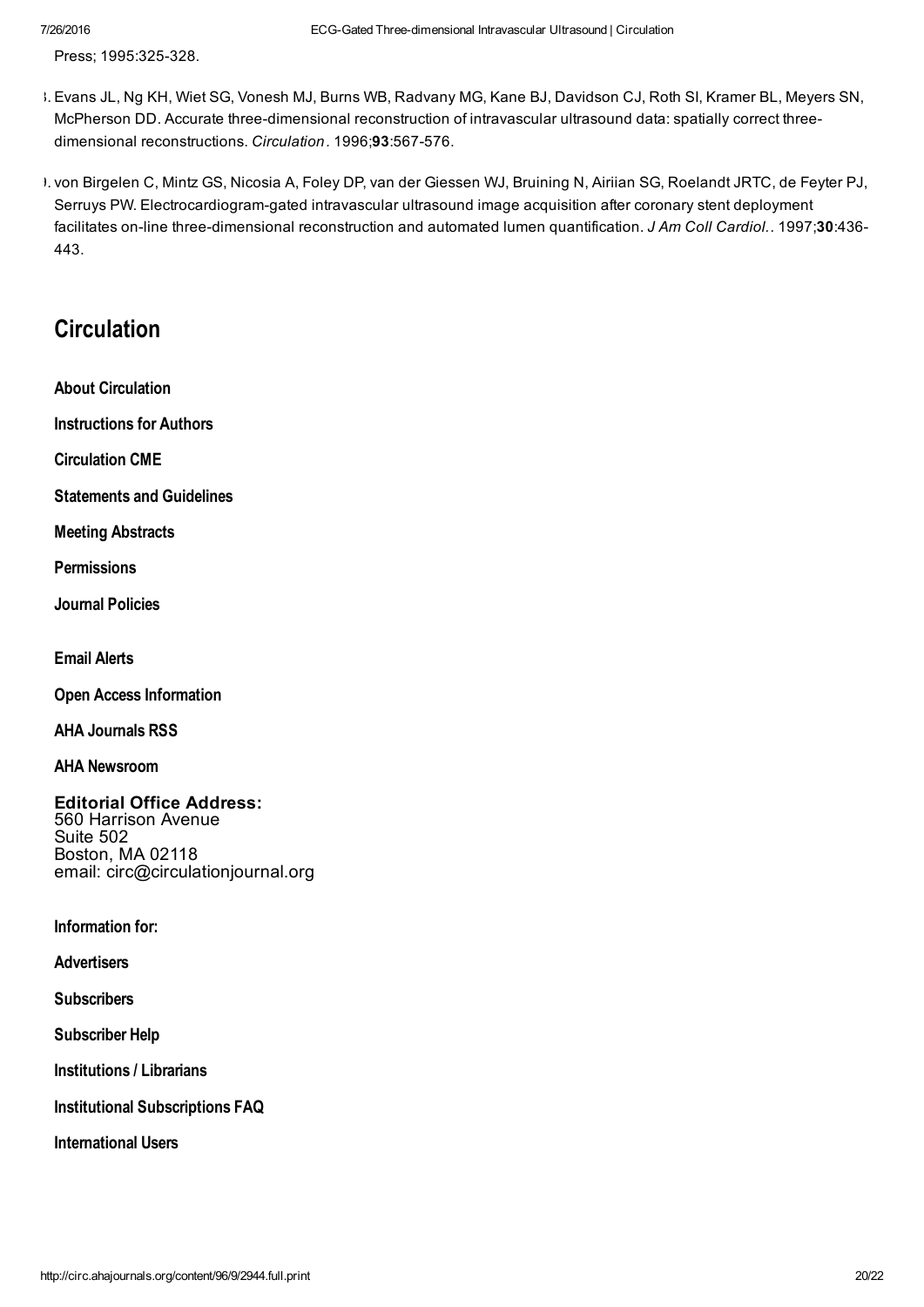7/26/2016 ECGGated Threedimensional Intravascular Ultrasound | Circulation



National Center 7272 Greenville Ave. Dallas, TX 75231

#### Customer Service

1-800-AHA-USA-1 1-800-242-8721 [Local](http://www.heart.org/HEARTORG/localization/chooseState.jsp) Info [Contact](http://www.heart.org/HEARTORG/General/Contact-Us_UCM_308813_Article.jsp#.V0iRafkrJpg) Us

#### ABOUT US

Our mission is to build healthier lives, free of cardiovascular diseases and stroke. That single purpose drives all we do. The need for our work is beyond question. Find Out [More](http://www.heart.org/HEARTORG/General/About-Us---American-Heart-Association_UCM_305422_SubHomePage.jsp)

| <b>Careers</b>                      |  |
|-------------------------------------|--|
| <b>SHOP</b>                         |  |
| <b>Latest Heart and Stroke News</b> |  |
| <b>AHA/ASA Media Newsroom</b>       |  |

#### OUR SITES

| American Heart Association  |  |
|-----------------------------|--|
| American Stroke Association |  |
| For Professionals           |  |
| More Sites                  |  |

#### TAKE ACTION

| Advocate              |  |
|-----------------------|--|
| Donate                |  |
| <b>Planned Giving</b> |  |
| Volunteer             |  |
| You're the Cure       |  |

#### ONLINE COMMUNITIES

| <b>AFib Support</b>            |  |
|--------------------------------|--|
| <b>Empowered to Serve</b>      |  |
| <b>Garden Community</b>        |  |
| <b>Patient Support Network</b> |  |
| Professional Online Network    |  |